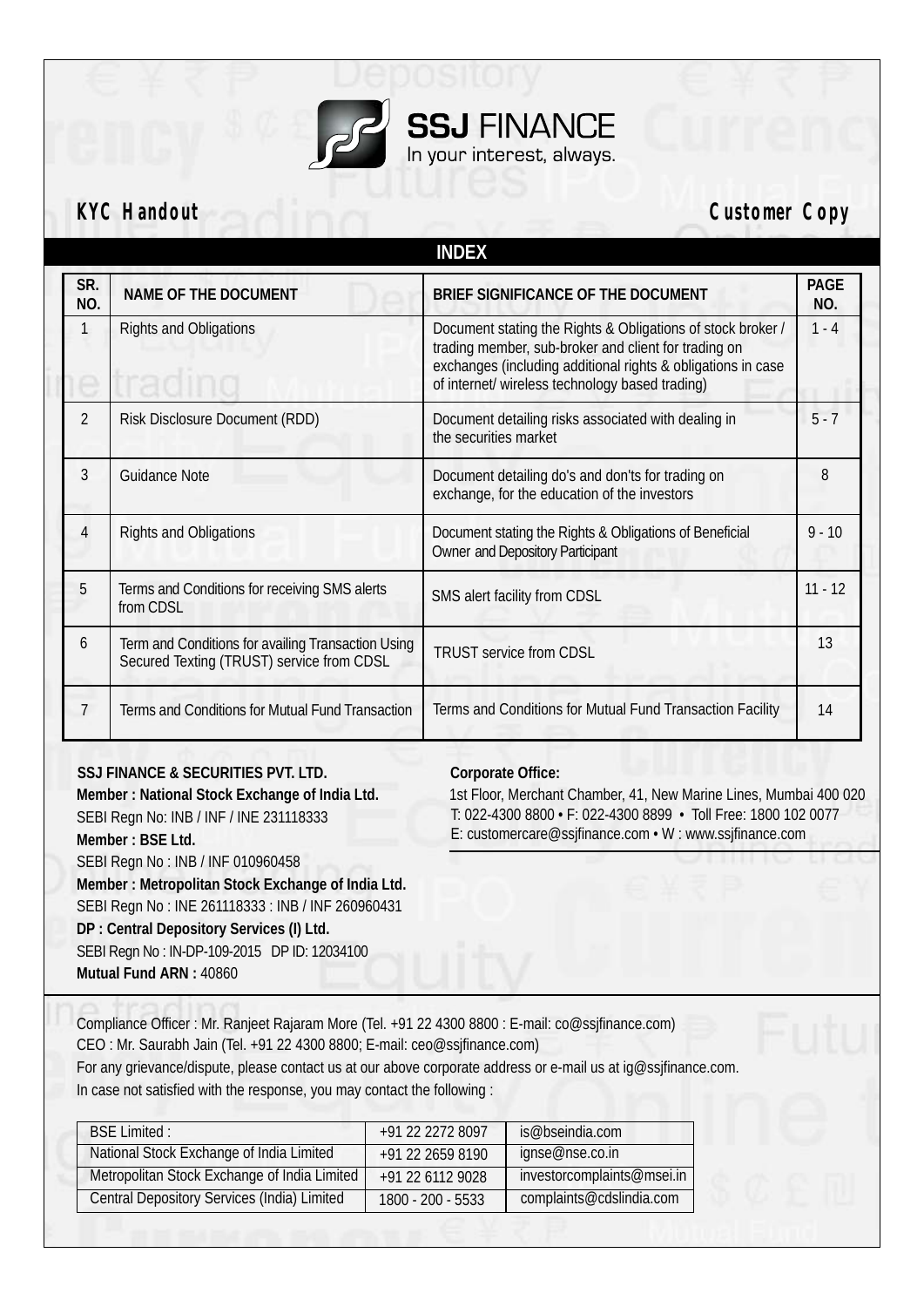#### **RIGHTS AND OBLIGATIONS OF STOCK BROKERS, SUB-BROKERS AND CLIENTS as prescribed by SEBI and Stock Exchanges**

- 1. The client shall invest/trade in those securities / contracts/other instruments admitted to dealings on the Exchanges as defined in the Rules, Byelaws and Regulations of Exchanges/ Securities and Exchange Board of India (SEBI) and circulars/notices issued there under from time to time.
- 2. The stock broker, sub-broker and the client shall be bound by all the Rules, Byelaws and Regulations of the Exchange and circulars/notices issued there under and Rules and Regulations of SEBI and relevant notifications of Government authorities as may be in force from time to time.
- 3. The client shall satisfy itself of the capacity of the stock broker to deal in securities and/or deal in derivatives contracts and wishes to execute its orders through the stock broker and the client shall from time to time continue to satisfy itself of such capability of the stock broker before executing orders through the stock broker.
- 4. The stock broker shall continuously satisfy itself about the genuineness and financial soundness of the client and investment objectives relevant to the services to be provided.
- 5. The stock broker shall take steps to make the client aware of the precise nature of the Stock broker's liability for business to be conducted, including any limitations, the liability and the capacity in which the stock broker acts.
- 6. The sub-broker shall provide necessary assistance and co-operate with the stock broker in all its dealings with the client(s).

## **CLIENT INFORMATION**

- 7. The client shall furnish all such details in full as are required by the stock broker in "Account Opening Form" with supporting details, made mandatory by stock exchanges/SEBI from time to time.
- 8. The client shall familiarize himself with all the mandatory provisions in the Account Opening documents. Any additional clauses or documents specified by the stock broker shall be non-mandatory, as per terms & conditions accepted by the client.
- 9. The client shall immediately notify the stock broker in writing if there is any change in the information in the 'account opening form' as provided at the time of account opening and thereafter; including the information on winding up petition/insolvency petition or any litigation which may have material bearing on his capacity. The client shall provide/update the financial information to the stock broker on a periodic basis.
- 10. The stock broker and sub-broker shall maintain all the details of the client as mentioned in the account opening form or any other information pertaining to the client, confidentially and that they shall not disclose the same to any person/authority except as required under any law/regulatory requirements. Provided however that the stock broker may so disclose information about his client

to any person or authority with the express permission of the client.

### **MARGINS**

- 11. The client shall pay applicable initial margins, withholding margins, special margins or such other margins as are considered necessary by the stock broker or the Exchange or as may be directed by SEBI from time to time as applicable to the segment(s) in which the client trades. The stock broker is permitted in its sole and absolute discretion to collect additional margins (even though not required by the Exchange, Clearing House/Clearing Corporation or SEBI) and the client shall be obliged to pay such margins within the stipulated time.
- 12. The client understands that payment of margins by the client does not necessarily imply complete satisfaction of all dues. In spite of consistently having paid margins, the client may, on the settlement of its trade, be obliged to pay (or entitled to receive) such further sums as the contract may dictate/require.

## **TRANSACTIONS AND SETTLEMENTS**

- 13. The client shall give any order for buy or sell of a security/derivatives contract in writing or in such form or manner, as may be mutually agreed between the client and the stock broker. The stock broker shall ensure to place orders and execute the trades of the client, only in the Unique Client Code assigned to that client.
- 14. The stock broker shall inform the client and keep him apprised about trading/settlement cycles, delivery /payment schedules, any changes therein from time to time, and it shall be the responsibility in turn of the client to comply with such schedules/procedures of the relevant stock exchange where the trade is executed.
- 15. The stock broker shall ensure that the money/securities deposited by the client shall be kept in a separate account, distinct from his/its own account or account of any other client and shall not be used by the stock broker for himself/itself or for any other client or for any purpose other than the purposes mentioned in Rules, Regulations, circulars, notices, guidelines of SEBI and/or Rules, Regulations, Bye-laws, circulars and notices of Exchange.
- 16. Where the Exchange(s) cancels trade(s) suo moto all such trades including the trade/s done on behalf of the client shall ipso facto stand cancelled, stock broker shall be entitled to cancel the respective contract(s) with client(s).
- 17. The transactions executed on the Exchange are subject to Rules, Byelaws and Regulations and circulars/notices issued thereunder of the Exchanges where the trade is executed and all parties to such trade shall have submitted to the jurisdiction of such court as may be specified by the Byelaws and Regulations of the Exchanges where the trade is executed for the purpose of giving effect to the provisions of the Rules, Byelaws and Regulations of the Exchanges and the circulars/notices issued thereunder.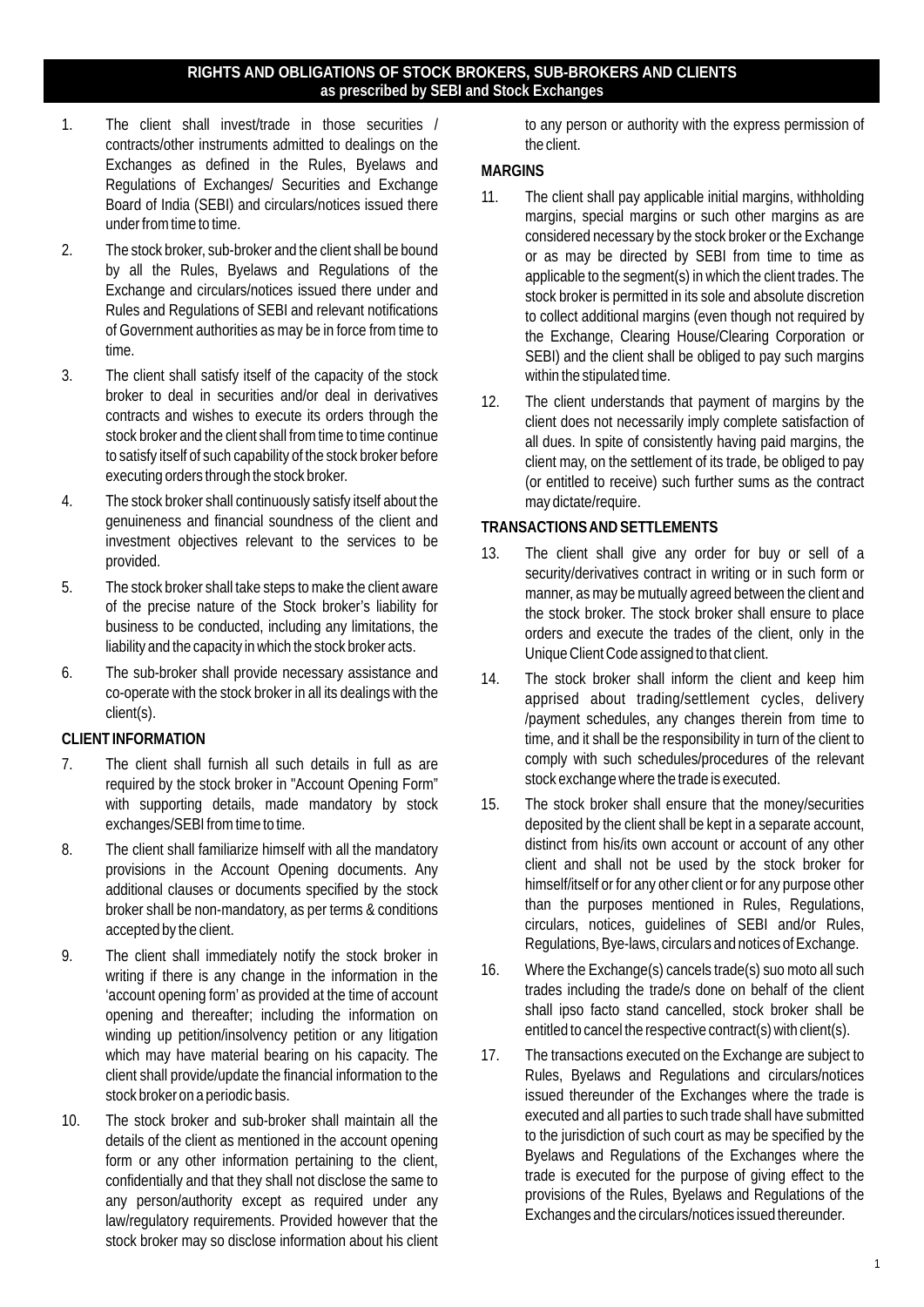# **BROKERAGE**

18. The Client shall pay to the stock broker brokerage and statutory levies as are prevailing from time to time and as they apply to the Client's account, transactions and to the services that stock broker renders to the Client. The stock broker shall not charge brokerage more than the maximum brokerage permissible as per the rules, regulations and bye-laws of the relevant stock exchanges and/or rules and regulations of SEBI.

#### **LIQUIDATION AND CLOSE OUT OF POSITION**

- 19. Without prejudice to the stock broker's other rights (including the right to refer a matter to arbitration), the client understands that the stock broker shall be entitled to liquidate/close out all or any of the client's positions for non-payment of margins or other amounts, outstanding debts, etc. and adjust the proceeds of such liquidation/close out, if any, against the client's liabilities/obligations. Any and all losses and financial charges on account of such liquidation/closing-out shall be charged to and borne by the client.
- 20. In the event of death or insolvency of the client or his/its otherwise becoming incapable of receiving and paying for or delivering or transferring securities which the client has ordered to be bought or sold, stock broker may close out the transaction of the client and claim losses, if any, against the estate of the client. The client or his nominees, successors, heirs and assignee shall be entitled to any surplus which may result there from. The client shall note that transfer of funds/securities in favor of a Nominee shall be valid discharge by the stock broker against the legal heir.
- 21. The stock broker shall bring to the notice of the relevant Exchange the information about default in payment/delivery and related aspects by a client. In case where defaulting client is a corporate entity/ partnership/proprietary firm or any other artificial legal entity, then the name(s) of Director(s) /Promoter(s) /Partner(s)/Proprietor as the case may be, shall also be communicated by the stock broker to the relevant Exchange(s).

# **DISPUTE RESOLUTION**

- 22. The stock broker shall provide the client with the relevant contact details of the concerned Exchanges and SEBI.
- 23. The stock broker shall co-operate in redressing grievances of the client in respect of all transactions routed through it and in removing objections for bad delivery of shares, rectification of bad delivery, etc.
- 24. The client and the stock broker shall refer any claims and/or disputes with respect to deposits, margin money, etc., to arbitration as per the Rules, Byelaws and Regulations of the Exchanges where the trade is executed and circulars/notices issued thereunder as may be in force from time to time.
- 25. The stock broker shall ensure faster settlement of any arbitration proceedings arising out of the transactions

entered into between him vis-à-vis the client and he shall be liable to implement the arbitration awards made in such proceedings.

26. The client/stock-broker understands that the instructions issued by an authorized representative for dispute resolution, if any, of the client/stock-broker shall be binding on the client/stock-broker in accordance with the letter authorizing the said representative to deal on behalf of the said client/stock-broker.

#### **TERMINATION OF RELATIONSHIP**

- 27. This relationship between the stock broker and the client shall be terminated; if the stock broker for any reason ceases to be a member of the stock exchange including cessation of membership by reason of the stock broker's default, death, resignation or expulsion or if the certificate is cancelled by the Board.
- 28. The stock broker, sub-broker and the client shall be entitled to terminate the relationship between them without giving any reasons to the other party, after giving notice in writing of not less than one month to the other parties. Notwithstanding any such termination, all rights, liabilities and obligations of the parties arising out of or in respect of transactions entered into prior to the termination of this relationship shall continue to subsist and vest in/be binding on the respective parties or his/its respective heirs, executors, administrators, legal representatives or successors, as the case may be.
- 29. In the event of demise/insolvency of the sub-broker or the cancellation of his/its registration with the Board or/withdrawal of recognition of the sub-broker by the stock exchange and/or termination of the agreement with the sub broker by the stock broker, for any reason whatsoever, the client shall be informed of such termination and the client shall be deemed to be the direct client of the stock broker and all clauses in the 'Rights and Obligations' document(s) governing the stock broker, sub-broker and client shall continue to be in force as it is, unless the client intimates to the stock broker his/its intention to terminate their relationship by giving a notice in writing of not less than one month.

## **ADDITIONALRIGHTS AND OBLIGATIONS**

- 30. The stock broker shall ensure due protection to the client regarding client's rights to dividends, rights or bonus shares, etc. in respect of transactions routed through it and it shall not do anything which is likely to harm the interest of the client with whom and for whom they may have had transactions in securities.
- 31. The stock broker and client shall reconcile and settle their accounts from time to time as per the Rules, Regulations, Bye Laws, Circulars, Notices and Guidelines issued by SEBI and the relevant Exchanges where the trade is executed.
- 32. The stock broker shall issue a contract note to his constituents for trades executed in such format as may be prescribed by the Exchange from time to time containing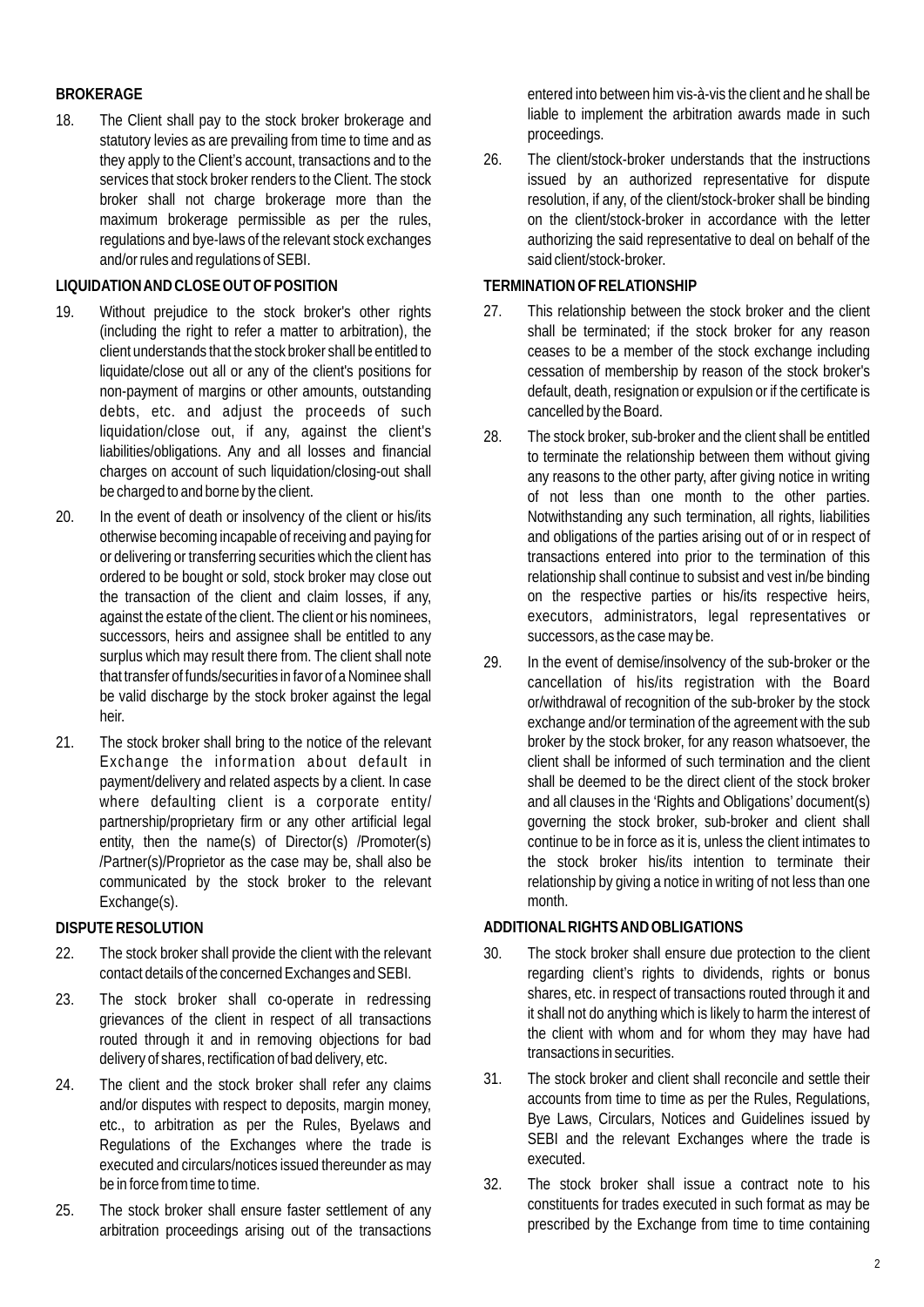records of all transactions including details of order number, trade number, trade time, trade price, trade quantity, details of the derivatives contract, client code, brokerage, all charges levied etc. and with all other relevant details as required therein to be filled in and issued in such manner and within such time as prescribed by the Exchange. The stock broker shall send contract notes to the investors within one working day of the execution of the trades in hard copy and/or in electronic form using digital signature.

- 33. The stock broker shall make pay out of funds or delivery of securities, as the case may be, to the Client within one working day of receipt of the payout from the relevant Exchange where the trade is executed unless otherwise specified by the client and subject to such terms and conditions as may be prescribed by the relevant Exchange from time to time where the trade is executed.
- 34. The stock broker shall send a complete `Statement of Accounts' for both funds and securities in respect of each of its clients in such periodicity and format within such time, as may be prescribed by the relevant Exchange, from time to time, where the trade is executed. The Statement shall also state that the client shall report errors, if any, in the Statement within such time as may be prescribed by the relevant Exchange from time to time where the trade was executed, from the receipt thereof to the Stock broker.
- 35. The stock broker shall send daily margin statements to the clients. Daily Margin statement should include, inter-alia, details of collateral deposited, collateral utilized and collateral status (available balance/due from client) with break up in terms of cash, Fixed Deposit Receipts (FDRs), Bank Guarantee and securities.
- 36. The Client shall ensure that it has the required legal capacity to, and is authorized to, enter into the relationship with stock broker and is capable of performing his obligations and undertakings hereunder. All actions required to be taken to ensure compliance of all the transactions, which the Client may enter into shall be completed by the Client prior to such transaction being entered into.

#### **ELECTRONIC CONTRACT NOTES (ECN)**

- 37. In case, client opts to receive the contract note in electronic form, he shall provide an appropriate e-mail id to the stock broker. The client shall communicate to the stock broker any change in the email-id through a physical letter. If the client has opted for internet trading, the request for change of email id may be made through the secured access by way of client specific user id and password.
- 38. The stock broker shall ensure that all ECNs sent through the e-mail shall be digitally signed, encrypted, non-tamper able and in compliance with the provisions of the IT Act, 2000. In case, ECN is sent through e-mail as an attachment, the attached file shall also be secured with the digital signature, encrypted and non-tamperable.
- 39. The client shall note that non-receipt of bounced mail notification by the stock broker shall amount to delivery of the contract note at the e-mail ID of the client.
- 40. The stock broker shall retain ECN and acknowledgement of the e-mail in a soft and non-tamperable form in the manner prescribed by the exchange in compliance with the provisions of the IT Act, 2000 and as per the extant rules/regulations/circulars/guidelines issued by SEBI/Stock Exchanges from time to time. The proof of delivery i.e., log report generated by the system at the time of sending the contract notes shall be maintained by the stock broker for the specified period under the extant regulations of SEBI/stock exchanges. The log report shall provide the details of the contract notes that are not delivered to the client/e-mails rejected or bounced back. The stock broker shall take all possible steps to ensure receipt of notification of bounced mails by him at all times within the stipulated time period under the extant regulations of SEBI/stock exchanges.
- 41. The stock broker shall continue to send contract notes in the physical mode to such clients who do not opt to receive the contract notes in the electronic form. Wherever the ECNs have not been delivered to the client or has been rejected (bouncing of mails) by the e-mail ID of the client, the stock broker shall send a physical contract note to the client within the stipulated time under the extant regulations of SEBI/stock exchanges and maintain the proof of delivery of such physical contract notes.
- 42. In addition to the e-mail communication of the ECNs to the client, the stock broker shall simultaneously publish the ECN on his designated web-site, if any, in a secured way and enable relevant access to the clients and for this purpose, shall allot a unique user name and password to the client, with an option to the client to save the contract note electronically and/or take a print out of the same.

## **LAW AND JURISDICTION**

- 43. In addition to the specific rights set out in this document, the stock broker, sub-broker and the client shall be entitled to exercise any other rights which the stock broker or the client may have under the Rules, Bye-laws a n d Regulations of the Exchanges in which the client chooses to trade and circulars/notices issued thereunder or Rules and Regulations of SEBI.
- 44. The provisions of this document shall always be subject to Government notifications, any rules, regulations, guidelines and circulars/notices issued by SEBI and Rules, Regulations and Bye laws of the relevant stock exchanges, where the trade is executed, that may be in force from time to time.\
- 45. The stock broker and the client shall abide by any award passed by the Arbitrator(s) under the Arbitration and Conciliation Act, 1996. However, there is also a provision of appeal within the stock exchanges, if either party is not satisfied with the arbitration award.
- 46. Words and expressions which are used in this document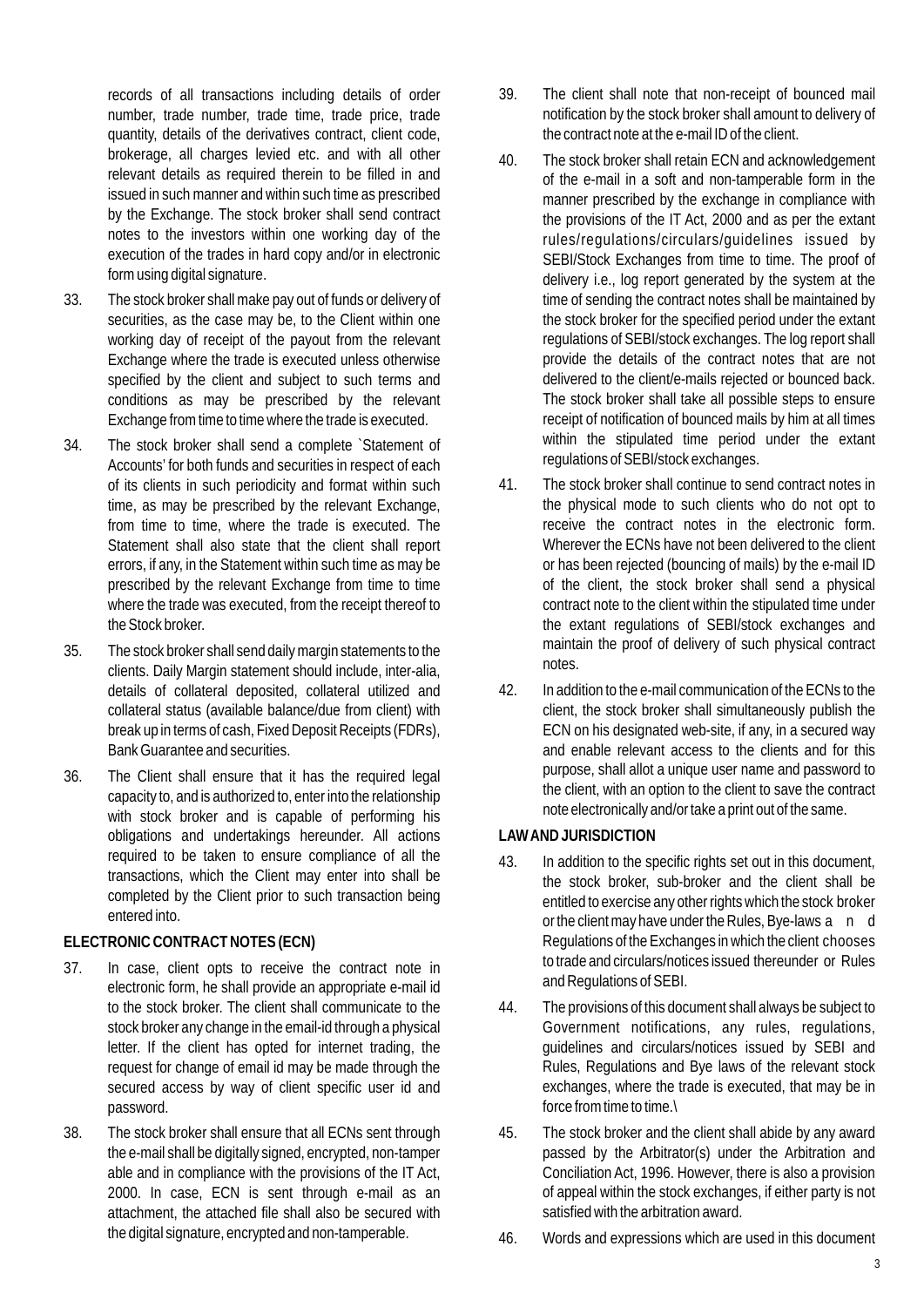but which are not defined herein shall, unless the context otherwise requires, have the same meaning as assigned thereto in the Rules, Byelaws and Regulations and circulars/notices issued thereunder of the Exchanges/SEBI.

- 47. All additional voluntary clauses/document added by the stock broker should not be in contravention with rules/regulations/notices/circulars of Exchanges/SEBI. Any changes in such voluntary clauses/document(s) need to be preceded by a notice of 15 days. Any changes in the rights and obligations which are specified by Exchanges/SEBI shall also be brought to the notice of the clients.
- 48. If the rights and obligations of the parties hereto are altered by virtue of change in Rules and regulations of SEBI or Bye-laws, Rules and Regulations of the relevant stock Exchanges where the trade is executed, such changes shall be deemed to have been incorporated herein in modification of the rights and obligations of the parties mentioned in this document.

#### **INTERNET & WIRELESS TECHNOLOGY BASED TRADING FACILITYPROVIDED BYSTOCK BROKERS TO CLIENT**

(All the clauses mentioned in the 'Rights and Obligations' document(s) shall be applicable. Additionally, the clauses mentioned herein shall also be applicable.)

- 1. Stock broker is eligible for providing Internet based trading (IBT) and securities trading through the use of wireless technology that shall include the use of devices such as mobile phone, laptop with data card, etc. which use Internet Protocol (IP). The stock broker shall comply with all requirements applicable to internet based trading/securities trading using wireless technology as may be specified by SEBI & the Exchanges from time to time.
- 2. The client is desirous of investing/trading in securities and for this purpose, the client is desirous of using either the internet based trading facility or the facility for securities trading through use of wireless technology. The Stock broker shall provide the Stock broker's IBT Service to the Client, and the Client shall avail of the Stock broker's IBT Service, on and subject to SEBI/Exchanges Provisions and the terms and conditions specified on the Stock broker's IBT Web Site provided that they are in line with the norms prescribed by Exchanges/SEBI.
- 3. The stock broker shall bring to the notice of client the features, risks, responsibilities, obligations and liabilities associated with securities trading through wireless technology/internet/smart order routing or any other technology should be brought to the notice of the client by the stock broker.
- 4. The stock broker shall make the client aware that the Stock Broker's IBT system itself generates the initial password and its password policy as stipulated in line with norms prescribed by Exchanges/SEBI.
- 5. The Client shall be responsible for keeping the Username and Password confidential and secure and shall be solely

responsible for all orders entered and transactions done by any person whosoever through the Stock broker's IBT System using the Client's Username and/or Password whether or not such person was authorized to do so. Also the client is aware that authentication technologies and strict security measures are required for the internet trading/securities trading through wireless technology through order routed system and undertakes to ensure that the password of the client and/or his authorized representative are not revealed to any third party including employees and dealers of the stock broker

- 6. The Client shall immediately notify the Stock broker in writing if he forgets his password, discovers security flaw in Stock Broker's IBT System, discovers/suspects discrepancies/ unauthorized access through his username/password/account with full details of such unauthorized use, the date, the manner and the transactions effected pursuant to such unauthorized use, etc.
- 7. The Client is fully aware of and understands the risks associated with availing of a service for routing orders over the internet/securities trading through wireless technology and Client shall be fully liable and responsible for any and all acts done in the Client's Username/password in any manner whatsoever.
- 8. The stock broker shall send the order/trade confirmation through email to the client at his request. The client is aware that the order/ trade confirmation is also provided on the web portal. In case client is trading using wireless technology, the stock broker shall send the order/trade confirmation on the device of the client.
- 9. The client is aware that trading over the internet involves many uncertain factors and complex hardware, software, systems, communication lines, peripherals, etc. are susceptible to interruptions and dislocations. The Stock broker and the Exchange do not make any representation or warranty that the Stock broker's IBT Service will be available to the Client at all times without any interruption.
- 10. The Client shall not have any claim against the Exchange or the Stock broker on account of any suspension, interruption, non-availability or malfunctioning of the Stock broker's IBT System or Service or the Exchange's service or systems or non-execution of his orders due to any link/system failure at the Client/Stock brokers/ Exchange end for any reason beyond the control of the stock broker/Exchanges.

## **OWN / PROPRIETARYTRADE :**

In pursuance of SEBI Circular No. SEBI/MRD/SE/ Cir-42/2003 dated November 19, 2003, with a view to increase the transparency in the dealings between the trading member and their Clients, all trading members are required to disclose to his clients whether they do client based business or proprietary trading as well. In this connection, the Stock Broker wishes to inform that besides transacting on behalf of Clients, they also trasact on their own/proprietary account.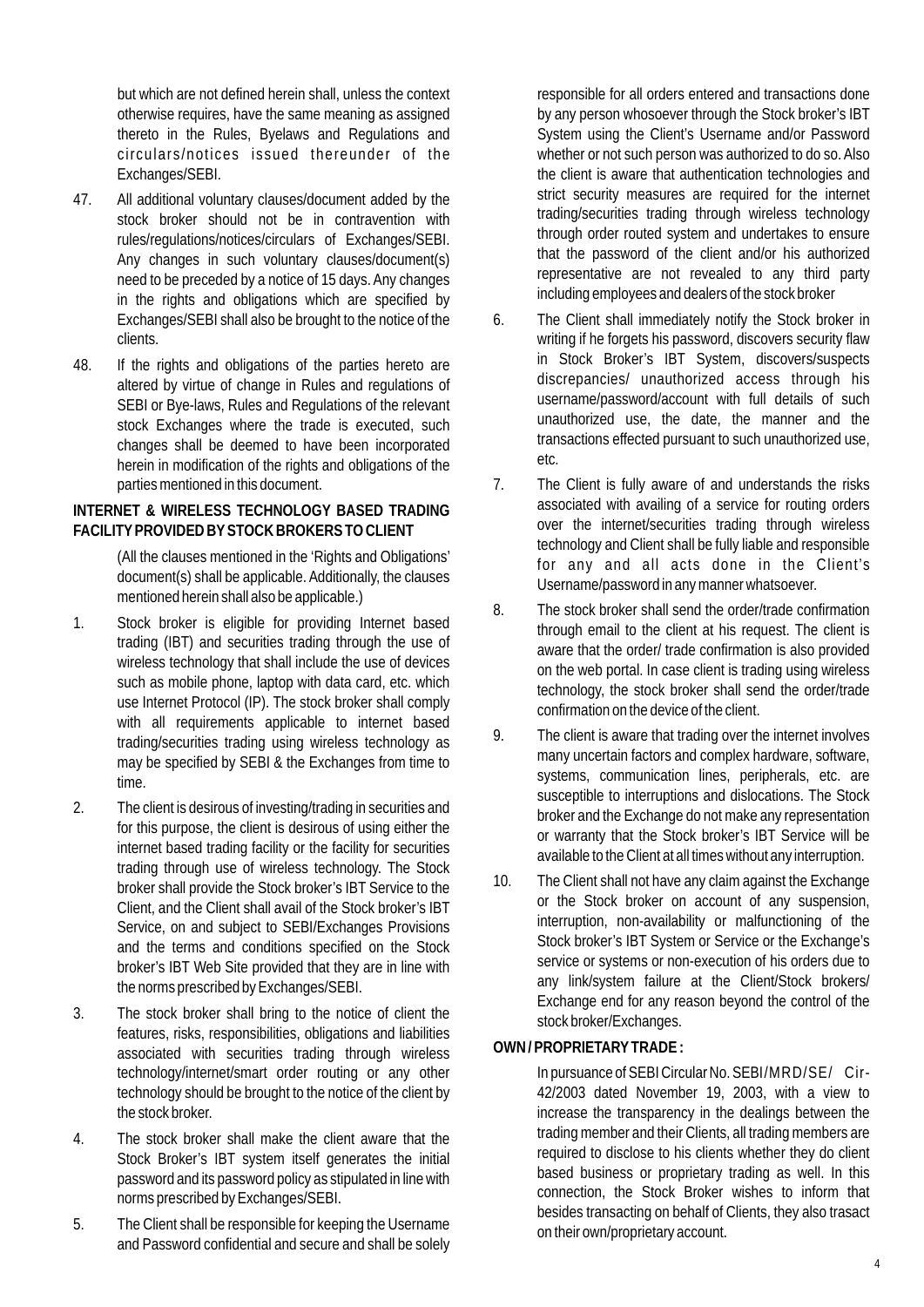This document contains important information on trading in Equities/Derivatives Segments of the stock exchanges. All prospective constituents should read this document before trading in Equities/Derivatives Segments of the Exchanges.

Stock exchanges/SEBI does neither singly or jointly and expressly nor impliedly guarantee nor make any representation concerning the completeness, the adequacy or accuracy of this disclosure document nor have Stock exchanges /SEBI endorsed or passed any merits of participating in the trading segments. This brief statement does not disclose all the risks and other significant aspects of trading.

In the light of the risks involved, you should undertake transactions only if you understand the nature of the relationship into which you are entering and the extent of your exposure to risk.

You must know and appreciate that trading in Equity shares, derivatives contracts or other instruments traded on the Stock Exchange, which have varying element of risk, is generally not an appropriate avenue for someone of limited resources/limited investment and/or trading experience and low risk tolerance. You should therefore carefully consider whether such trading is suitable for you in the light of your financial condition. In case you trade on Stock exchanges and suffer adverse consequences or loss, you shall be solely responsible for the same and Stock exchanges/its Clearing Corporation and/or SEBI shall not be responsible, in any manner whatsoever, for the same and it will not be open for you to take a plea that no adequate disclosure regarding the risks involved was made or that you were not explained the full risk involved by the concerned stock broker. The constituent shall be solely responsible for the consequences and no contract can be rescinded on that account. You must acknowledge and accept that there can be no guarantee of profits or no exception from losses while executing orders for purchase and/or sale of a derivative contract being traded on Stock exchanges.

It must be clearly understood by you that your dealings on Stock exchanges through a stock broker shall be subject to your fulfilling certain formalities set out by the stock broker, which may inter alia include your filling the know your client form, reading the rights and obligations, do's and don'ts, etc., and are subject to the Rules, Byelaws and Regulations of relevant Stock exchanges, its Clearing Corporation, guidelines prescribed by SEBI and in force from time to time and Circulars as may be issued by Stock exchanges or its Clearing Corporation and in force from time to time.

Stock exchanges does not provide or purport to provide any advice and shall not be liable to any person who enters into any business relationship with any stock broker of Stock exchanges and/or any third party based on any information contained in this document. Any information contained in this document must not be construed as business advice. No consideration to trade should be made without thoroughly understanding and reviewing the risks involved in such trading. If you are unsure, you must seek professional advice on the same.

In considering whether to trade or authorize someone to trade for

you, you should be aware of or must get acquainted with the following:-

#### **1. BASIC RISKS:**

**1.1 Risk of Higher Volatility:**

Volatility refers to the dynamic changes in price that a security/derivatives contract undergoes when trading activity continues on the Stock Exchanges. Generally, higher the volatility of a security/derivatives contract, greater is its price swings. There may be normally greater volatility in thinly traded securities / derivatives contracts than in active securities /derivatives contracts. As a result of volatility, your order may only be partially executed or not executed at all, or the price at which your order got executed may be substantially different from the last traded price or change substantially thereafter, resulting in notional or real losses.

**1.2 Risk of Lower Liquidity:**

Liquidity refers to the ability of market participants to buy and/or sell securities / derivatives contracts expeditiously at a competitive price and with minimal price difference. Generally, it is assumed that more the numbers of orders available in a market, greater is the liquidity. Liquidity is important because with greater liquidity, it is easier for investors to buy and/or sell securities / derivatives contracts swiftly and with minimal price difference, and as a result, investors are more likely to pay or receive a competitive price for securities / derivatives contracts purchased or sold. There may be a risk of lower liquidity in some securities / derivatives contracts as compared to active securities / derivatives contracts. As a result, your order may only be partially executed, or may be executed with relatively greater price difference or may not be executed at all.

- **1.2.1** Buying or selling securities / derivatives contracts as part of a day trading strategy may also result into losses, because in such a situation, securities / derivatives contracts may have to be sold / purchased at low / high prices, compared to the expected price levels, so as not to have any open position or obligation to deliver or receive a security / derivatives contract.
- **1.3 Risk of Wider Spreads:**

Spread refers to the difference in best buy price and best sell price. It represents the differential between the price of buying a security / derivatives contract and immediately selling it or vice versa. Lower liquidity and higher volatility may result in wider than normal spreads for less liquid or illiquid securities / derivatives contracts. This in turn will hamper better price formation.

**1.4 Risk-reducing orders:**

The placing of orders (e.g., "stop loss" orders, or "limit"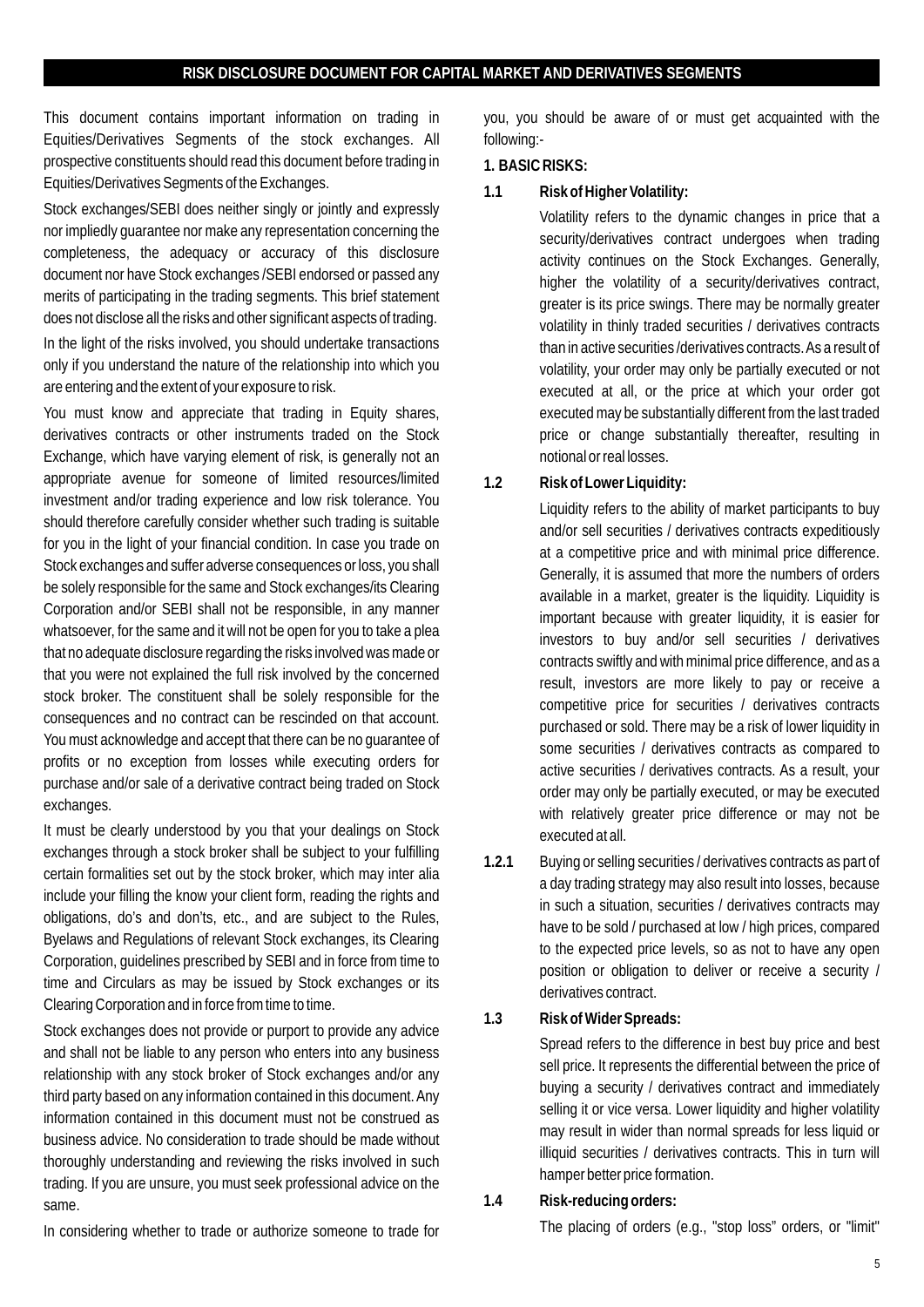orders) which are intended to limit losses to certain amounts may not be effective many a time because rapid movement in market conditions may make it impossible to execute such orders.

- **1.4.1** A "market" order will be executed promptly, subject to availability of orders on opposite side, without regard to price and that, while the customer may receive a prompt execution of a "market" order, the execution may be at available prices of outstanding orders, which satisfy the order quantity, on price time priority. It may be understood that these prices may be significantly different from the last traded price or the best price in that security / derivatives contract.
- **1.4.2** A "limit" order will be executed only at the "limit" price specified for the order or a better price. However, while the customer receives price protection, there is a possibility that the order may not be executed at all.
- **1.4.3** A stop loss order is generally placed "away" from the current price of a stock / derivatives contract, and such order gets activated if and when the security / derivatives contract reaches, or trades through, the stop price. Sell stop orders are entered ordinarily below the current price, and buy stop orders are entered ordinarily above the current price. When the security / derivatives contract reaches the pre -determined price, or trades through such price, the stop loss order converts to a market/limit order and is executed at the limit or better. There is no assurance therefore that the limit order will be executable since a security / derivatives contract might penetrate the predetermined price, in which case, the risk of such order not getting executed arises, just as with a regular limit order.
- **1.5 Risk of News Announcements:**

News announcements that may impact the price of stock / derivatives contract may occur during trading, and when combined with lower liquidity and higher volatility, may suddenly cause an unexpected positive or negative movement in the price of the security / contract.

**1.6 Risk of Rumors:**

Rumors about companies / currencies at times float in the market through word of mouth, newspapers, websites or news agencies, etc. The investors should be wary of and should desist from acting on rumors.

**1.7 System Risk:**

High volume trading will frequently occur at the market opening and before market close. Such high volumes may also occur at any point in the day. These may cause delays in order execution or confirmation.

- **1.7.1** During periods of volatility, on account of market participants continuously modifying their order quantity or prices or placing fresh orders, there may be delays in order execution and its confirmations.
- **1.7.2** Under certain market conditions, it may be difficult or

impossible to liquidate a position in the market at a reasonable price or at all, when there are no outstanding orders either on the buy side or the sell side, or if trading is halted in a security / derivatives contract due to any action on account of unusual trading activity or security / derivatives contract hitting circuit filters or for any other reason.

**1.8 System/Network Congestion:**

Trading on exchanges is in electronic mode, based on satellite/leased line based communications, combination of technologies and computer systems to place and route orders. Thus, there exists a possibility of communication failure or system problems or slow or delayed response

. from system or trading halt, or any such other problem/glitch whereby not being able to establish access to the trading system/network, which may be beyond control and may result in delay in processing or not processing buy or sell orders either in part or in full. You are cautioned to note that although these problems may be temporary in nature, but when you have outstanding open positions or unexecuted orders, these represent a risk because of your obligations to settle all executed transactions.

- 2. As far as Derivatives segments are concerned, please note and get yourself acquainted with the following additional features.
- **2.1 Effect of "Leverage" or "Gearing":**

. In the derivatives market, the amount of margin is small relative to the value of the derivatives contract so the transactions are 'leveraged' or 'geared'. Derivatives trading, which is conducted with a relatively small amount of margin, provides the possibility of great profit or loss in comparison with the margin amount. But transactions in derivatives carry a high degree of risk.

You should therefore completely understand the following statements before actually trading in derivatives and also trade with caution while taking into account one's circumstances, financial resources, etc. If the prices move against you, you may lose a part of or whole margin amount in a relatively short period of time. Moreover, the loss may exceed the original margin amount.

- A. Futures trading involve daily settlement of all positions. Every day the open positions are marked to market based on the closing level of the index / derivatives contract. If the contract has moved against you, you will be required to deposit the amount of loss (notional) resulting from such movement. This amount will have to be paid within a stipulated time frame, generally before commencement of trading on next day.
- B. If you fail to deposit the additional amount by the deadline or if an outstanding debt occurs in your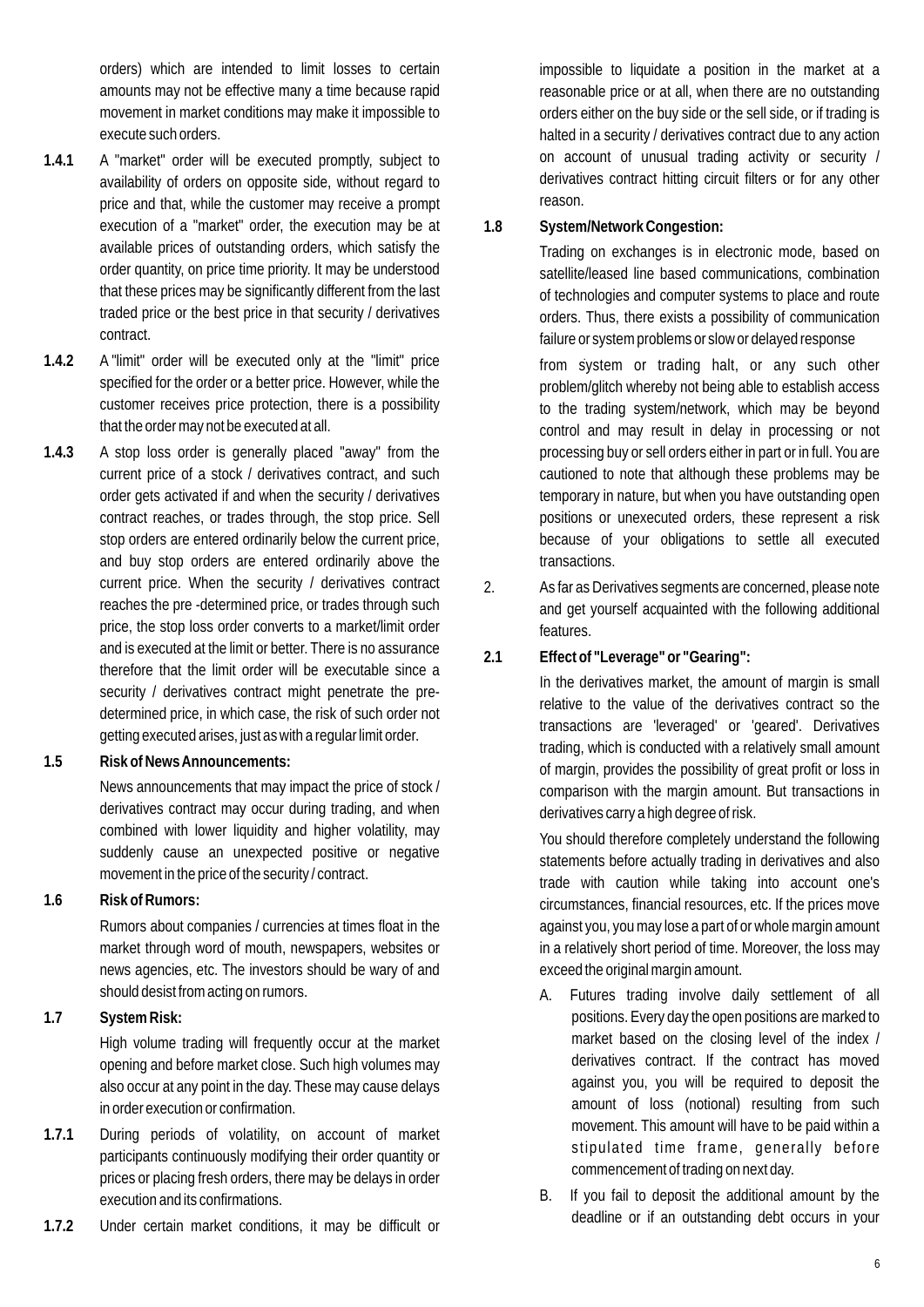account, the stock broker may liquidate a part of or the whole position or substitute securities. In this case, you will be liable for any losses incurred due to such close-outs.

- C. Under certain market conditions, an investor may find it difficult or impossible to execute transactions. For example, this situation can occur due to factors such as illiquidity i.e. when there are insufficient bids or offers or suspension of trading due to price limit or circuit breakers etc.
- D. In order to maintain market stability, the following steps may be adopted: changes in the margin rate, increases in the cash margin rate or others. These new measures may also be applied to the existing open interests. In such conditions, you will be required to put up additional margins or reduce your positions.
- E. You must ask your broker to provide the full details of derivatives contracts you plan to trade i.e. the contract specifications and the associated obligations.
- **2.2 Currency specific risks:**
- 1. The profit or loss in transactions in foreign currencydenominated contracts, whether they are traded in your own or another jurisdiction, will be affected by fluctuations in currency rates where there is a need to convert from the currency denomination of the contract to another currency.
- 2. Under certain market conditions, you may find it difficult or impossible to liquidate a position. This can occur, for example when a currency is deregulated or fixed trading bands are widened.
- 3. Currency prices are highly volatile. Price movements for currencies are influenced by, among other things: changing supply-demand relationships; trade, fiscal, monetary, exchange control programs and policies of governments; foreign political and economic events and policies; changes in national and international interest rates and inflation; currency devaluation; and sentiment of the market place. None of these factors can be controlled by any individual advisor and no assurance can be given that an advisor's advice will result in profitable trades for a participating customer or that a customer will not incur losses from such events.
- **2.3 Risk of Option holders:**
- 1. An option holder runs the risk of losing the entire amount paid for the option in a relatively short period of time. This risk reflects the nature of an option as a wasting asset which becomes worthless when it expires. An option holder who neither sells his option in the secondary market nor exercises it prior to its expiration will necessarily lose his entire investment in the option. If the price of the underlying does not change in the anticipated direction before the

option expires, to an extent sufficient to cover the cost of the option, the investor may lose all or a significant part of his investment in the option.

- 2. The Exchanges may impose exercise restrictions and have absolute authority to restrict the exercise of options at certain times in specified circumstances.
- **2.4 Risks of Option Writers:**
- 1. If the price movement of the underlying is not in the anticipated direction, the option writer runs the risks of losing substantial amount.
- 2. The risk of being an option writer may be reduced by the purchase of other options on the same underlying interest and thereby assuming a spread position or by acquiring other types of hedging positions in the options markets or other markets. However, even where the writer has assumed a spread or other hedging position, the risks may still be significant. A spread position is not necessarily less risky than a simple 'long' or 'short' position.
- 3. Transactions that involve buying and writing multiple options in combination, or buying or writing options in combination with buying or selling short the underlying interests, present additional risks to investors. Combination transactions, such as option spreads, are more complex than buying or writing a single option. And it should be further noted that, as in any area of investing, a complexity not well understood is, in itself, a risk factor. While this is not to suggest that combination strategies should not be considered, it is advisable, as is the case with all investments in options, to consult with someone who is experienced and knowledgeable with respect to the risks and potential rewards of combination transactions under various market circumstances.
- **3. TRADING THROUGH WIRELESS TECHNOLOGY/ SMART ORDER ROUTING OR ANY OTHER TECHNOLOGY:**

Any additional provisions defining the features, risks, responsibilities, obligations and liabilities associated with securities trading through wireless technology/ smart order routing or any other technology should be brought to the notice of the client by the stock broker.

- **4. GENERAL**
- 4.1 The term 'constituent' shall mean and include a client, a customer or an investor, who deals with a stock broker for the purpose of acquiring and/or selling of securities / derivatives contracts through the mechanism provided by the Exchanges.
- 4.2 The term 'stock broker' shall mean and include a stock broker, a broker or a stock broker, who has been admitted as such by the Exchanges and who holds a registration certificate from SEBI.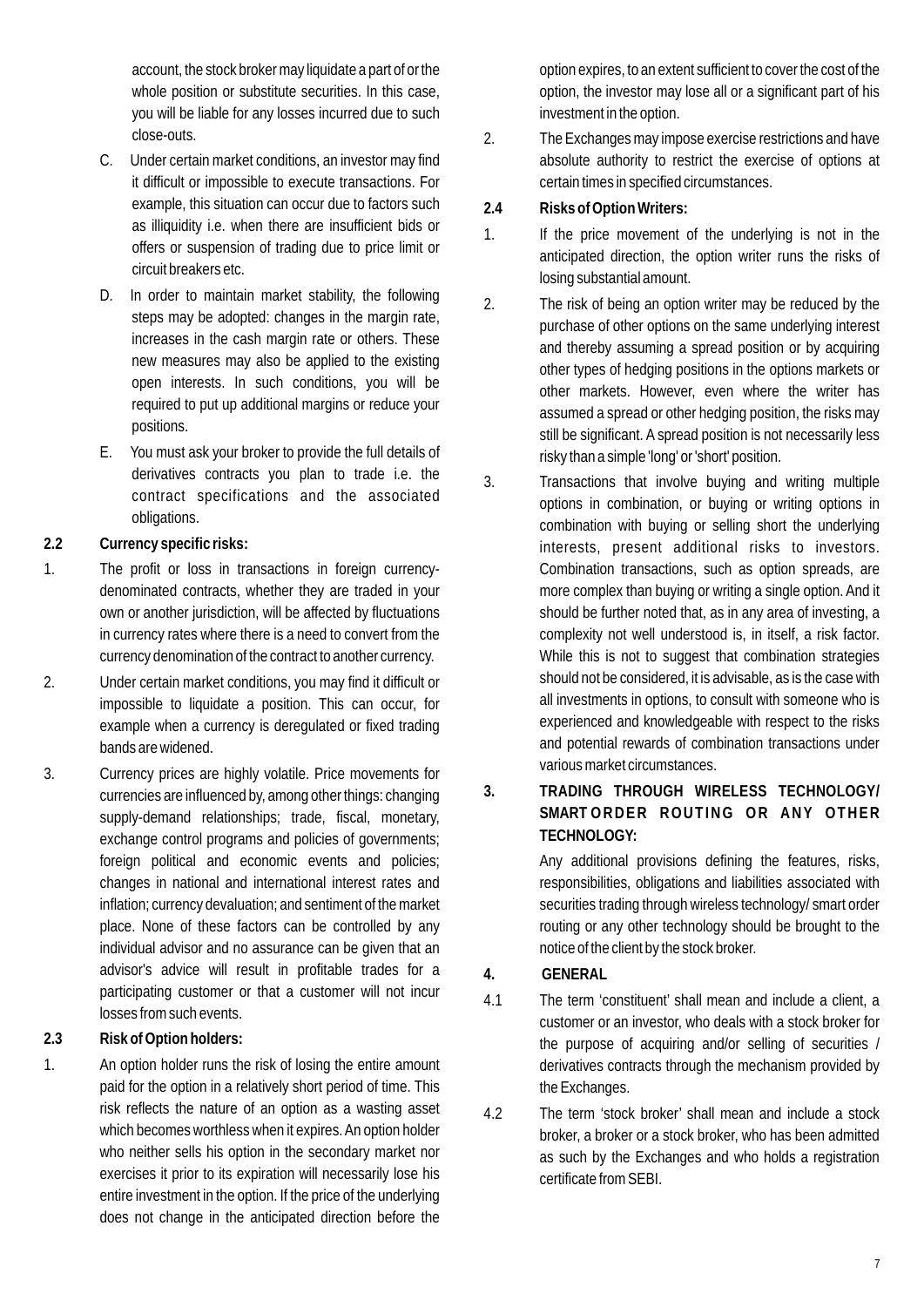#### **GUIDANCE NOTE - DO's AND DON'Ts FOR TRADING ON THE EXCHANGE(S) FOR INVESTORS**

#### **BEFORE YOU BEGIN TO TRADE**

- 1. Ensure that you deal with and through only SEBI registered securities and the details of the pledged shares, if any. intermediaries. You may check their SEBI registration certificate c) On the date of settlement, the stock broker may retain the number from the list available on the Stock exchanges requisite securities/funds towards outstanding obligations www.bseindia.com (BSE), www.nseindia.com (NSE), www.mcx- and may also retain the funds expected to be required to<br>sx.com (MCX-SX) and SEBI website www.sebi.gov.in. exercise and meet derivatives margin obligations for next
- 2. Ensure that you fill the KYC form completely and strike off the
- 3. Ensure that you have read all the mandatory documents viz. The all the mandatory of the state of settlement and securities due<br>Rights and Obligations. Risk Disclosure Document. Policy and **the act of the state of settle** Rights and Obligations, Risk Disclosure Document, Policy and
- 4. Ensure to read, understand and then sign the voluntary clauses, if any, agreed between you and the stock broker. Note that the settlement in the cashmarket.<br>clauses as agreed between you and the stock broker cannot be settlement of the statement of the statement clauses as agreed between you and the stock broker cannot be
- 5. Get a clear idea about all brokerage, commissions, fees and broker in writing preferably within 7 (seven) working days other charges levied by the broker on you for trading and the **the set of the date of receipt of fun** other charges levied by the broker on you for trading and the from the date of receipt of funds/securities or statement,<br>Freevant provisions/ quidelines specified by SEBI/Stock as the case may be. In case of dispute, refer relevant provisions/ quidelines specified by SEBI/Stock
- 6. Obtain a copy of all the documents executed by you from the
- 7. In case you wish to execute Power of Attorney (POA) in favour of and pay-out of funds/securities is not received on the next the Stock broker, authorizing it to operate your bank and demat working day of the receipt of account, please refer to the quidelines issued by

- 8. The stock broker may issue electronic contract notes (ECN) if Stock exchange.<br>Specifically authorized by you in writing. You should provide your 15. Please register your mobile number and email id with the stock email id to the stock broker for the same. Don't opt for ECN if you
- 9. Don't share your internet trading account's password with anyone. **IN CASE OF TERMINATION OF TRADING MEMBERSHIP**
- 
- 11. Make the payments by account payee cheque in favour of the from membership or declared a defaulter; Stock exchanges<br>stock broker. Don't issue cheques in the name of sub-broker. **The antice a public notice inviting clai** scrip, quantity, towards which bank/ demat account such money with the relevant Stock exchanges v<br>or securities deposited and from which bank/ demat account. and with the supporting documents. or securities deposited and from which bank/ demat account.<br>Note that facility of Trade Verification is available on stock 17. Familiarize yourself with the protection accorded to the money
- **12.** Note that facility of Trade Verification is available on stock **17.** Familiarize yourself with the protection accorded to the money immediately get in touch with the Investors Grievance Cell of the
- 13. In case you have given specific authorization for maintaining where the trade was executed and the scheme of the trade was executed and the scheme of the scheme of the scheme of technical condetivery of securities (as running account, payout of funds or delivery of securities (as the Investors' Protection F<br>Case may be) may not be made to you within one working day DISPUTES/COMPLAINTS case may be), may not be made to you within one working day from the receipt of payout from the Exchange. Thus, the stock broker shall maintain running account for you subject to the
	- a) Such authorization from you shall be dated, signed by you only and contains the clause that you may revoke the same.  $19$ .
	- by the stock broker, at least once in a calendar quarter or month, depending on your preference. While settling the escalate the matter to SEBI. funds and an extract from the register of securities displaying redressal division/compliance of all the receipts/ deliveries of funds and securities. The purpose of registering complaints. all the receipts/ deliveries of funds and securities. The statement shall also explain the retention of funds and

- meet derivatives margin obligations for next 5 trading days, calculated in the manner specified by the exchanges. In blank fields in the KYC form.<br>
Ensure that you have read all the mandatory documents viz.<br>
Fetain entire pay-in obligation of funds and securities due Procedure document of the stock broker.<br>
Ensure to read, understand and then sign the voluntary clauses, if entity extent of value of transactions executed on the day of such
- changed without your consent.<br>Cet a clear idea about all brokerage, commissions, fees and broker in writing preferably within 7 (seven) working days exchanges.<br>
Obtain a copy of all the documents executed by you from the Stock exchanges without delay.
- stock broker free of charge.<br>
In case you have not opted for maintaining running account<br>
In case you wish to execute Power of Attorney (POA) in favour of **and pay-out of funds/securities is not received on the next** the Stock broker, authorizing it to operate your bank and demat working day of the receipt of payout from the exchanges, account, please refer to the quidelines issued by please refer the matter to the stock broker. In cas SEBI/Exchanges in this regard. The complaint in the complaint in writing in the complaint in writing **TRANSACTIONS AND SETTLEMENTS**<br>
8. The stock broker may issue electronic contract notes (ECN) if Stock exchange.
	- specifically authorized by you in writing. You should provide your **15.** Please register your mobile number and email id with the stock are not familiar with computers.<br>
	Don't share vour internet trading account's password with day from the stock exchanges.

- **10.** Don't make any payment in cash to the stock broker. **16.** In case, a stock broker surrenders his membership, is expelled stock broker. Don't issue cheques in the name of sub-broker. gives a public notice inviting claims relating to only the<br>Ensure that you have a documentary proof of your "transactions executed on the trading system" of Stoc Ensure that you have a documentary proof of your<br>
payment/depositiof securities with the stock broker, stating date, exchange, from the investors. Ensure that you lodge a claim payment/deposit of securities with the stock broker, stating date, exchange, from the investors. Ensure that you lodge a claim<br>scrip, quantity, towards which bank/demat account such money with the relevant Stock exchanges
	- exchanges' websites, where details of trade as mentioned in the and/or securities you may deposit with your stock broker,<br>
	contract note may be verified. Where trade details on the website particularly in the event of a de contract note may be verified. Where trade details on the website particularly in the event of a default or the stock broker's do not tally with the details mentioned in the contract note. Insolvency or bankruptcy and the do not tally with the details mentioned in the contract note, insolvency or bankruptcy and the extent to which you may<br>immediately get in touch with the Investors Grievance Cell of the recover such money and/or securities relevant Stock exchange.<br>
	In case you have given specific authorization for maintaining and Regulations of the relevant Stock exchange<br>
	Where the trade was executed and the scheme of the

- from the reception of the arbitration proceedings, penal action against the brokers and investor complaints following conditions:<br>
against the stock brokers are displayed on the website of the<br>
a) Such authorization from you shall be dated, signed by you relevant Stock exchange.
- only and contains the clause that you may revoke the same **19.** In case your issue/problem/grievance is not being sorted out at any time.<br>The actual settlement of funds and securities shall be done the matter with the concerned Stock exchange. If you are not b) The actual settlement of funds and securities shall be done the matter with the concerned Stock exchange. If you are not by the stock broker, at least once in a calendar quarter or satisfied with the resolution of your
	- account, the stock broker shall send to you a 'statement of **20.** Note that all the stock broker/sub-brokers have been accounts' containing an extract from the client ledger for mandated by SEBI to designate an e-mail ID of the grievance<br>
	funds and an extract from the register of securities displaying redressal division/compliance officer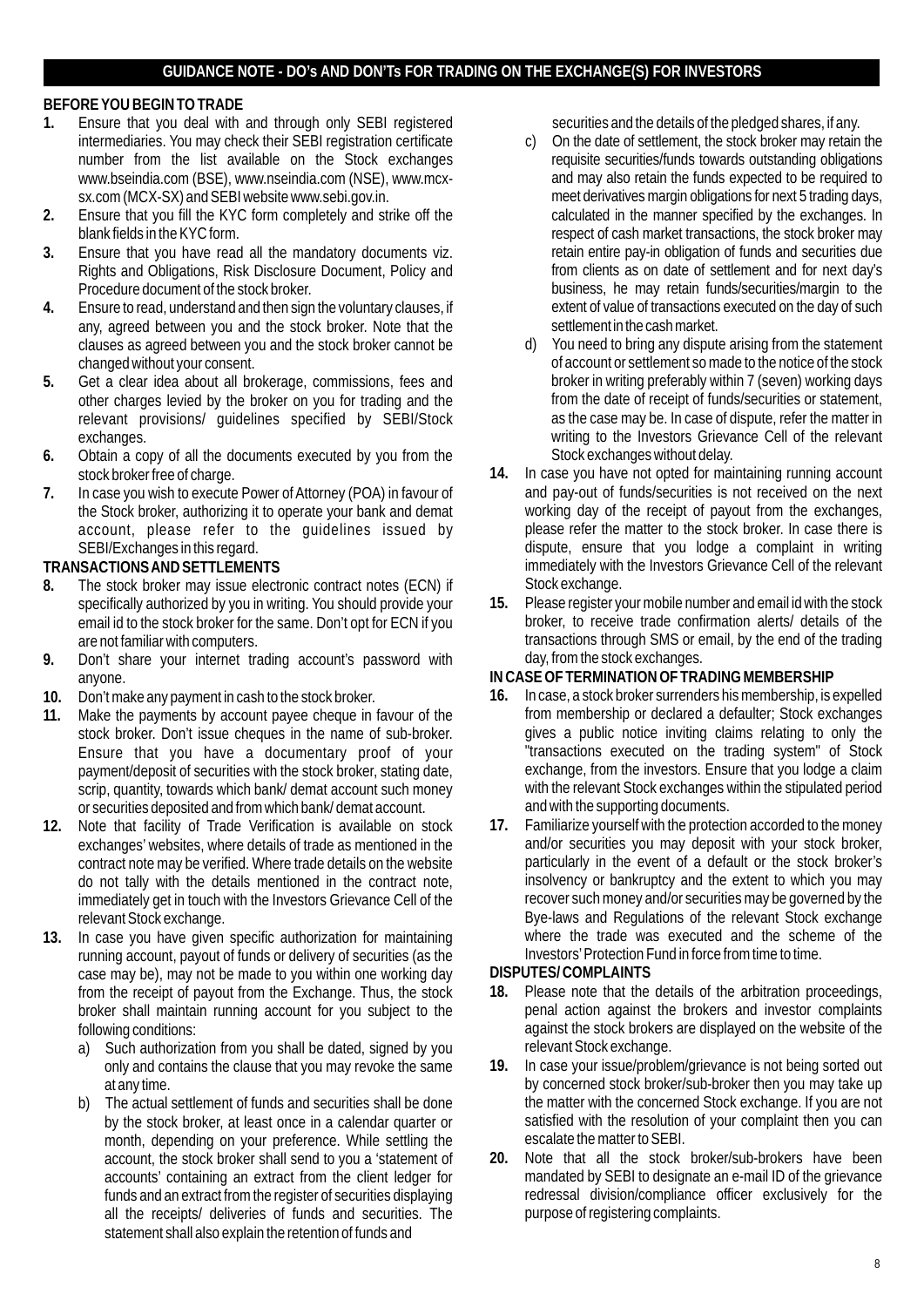### **RIGHTS AND OBLIGATIONS OF BENEFICIAL OWNER AND DEPOSITORY PARTICIPANT as prescribed by SEBI and Depositories**

#### **General Clause**

- 1. The Beneficial Owner and the Depository participant ( D P) shall be bound by the provisions of the Depositories Act, 1996, SEBI (Depositories and Participants) Regulations, 1996, Rules and Regulations of Securities and Exchange Board of India (SEBI), Circulars/Notifications/Guidelines issued there under, Bye Laws and Business Rules/Operating Instructions issued by the Depositories and relevant notifications of Government Authorities as may be in force from time to time.
- 2. The DP shall open/activate demat account of a beneficial owner in the depository system only after receipt of complete Account opening form, KYC and supporting documents as specified by SEBI from time to time.

**Beneficial Owner information**

- 3 The DP shall maintain all the details of the beneficial owner(s) as mentioned in the account opening form, supporting documents submitted by them and/or any other information pertaining to the beneficial owner confidentially and shall not disclose the same to any person except as required by any statutory, legal or regulatory authority in this regard.
- 4. The Beneficial Owner shall immediately notify the DP in writing, if there is any change in details provided in the account opening form as submitted to the DP at the time of opening the demat account or furnished to the DP fromtime to time.

## **Fees/Charges/Tariff**

- 5. The Beneficial Owner shall pay such charges to the DP for the purpose of holding and transfer of securities in dematerialized form and for availing depository services as may be agreed to from time to time between the DP and the Beneficial Owner as set out in the Tariff Sheet provided by the DP. It may be informed to the Beneficial Owner that "no charges are payable for opening of demat accounts·
- 6. In case of Basic Services Demat Accounts, the DP shall adhere to the charge structure as laid down under the relevant SEBI and/or Depository circulars / directions / notifications issued from time to time.
- 7. The DP shall not increase any charges/tariff agreed upon unless it has given a notice in writing of not less than thirty days to the Beneficial Owner regarding the same.

## **Dematerialization**

8. The Beneficial Owner shall have the right to get the securities, which have been admitted on the Depositories, dematerialized in the form and manner laid down under the Bye Laws, Business Rules and Operating Instructions of the depositories.

**Separate Accounts**

- 9. The DP shall open separate accounts in the name of each of the beneficial owners and securities of each beneficial owner shall be segregated and shall not be mixed up with the securities of other beneficial owners and/or DP's own securities held in dematerialized form.
- 10. The DPshall not facilitate the Beneficial Owner to create or permit any pledge and lor hypothecation or any other interest or encumbrance over all or any of such securities submitted for dematerialization and/or held in demat account except in the form and manner prescribed in the Depositories Act, 1996, SEBI (Depositories and Participants) Regulations, 1996 and Bye-Laws/Operating Instructions/Business Rules of the Depositories.

**Transfer of Securities**

- 11. The DP shall effect transfer to and from the demat accounts of the Beneficial Owner only on the basis of an order, instruction, direction or mandate duly authorized by the Beneficial Owner and the DP shall maintain the original documents and the audit trail of such authorizations.
- 12. The Beneficial Owner reserves the right to give standing instructions with regard to the crediting of securities in his demat account and the DP shall act according to such instructions.

**Statement of account**

- 13. The DP shall provide statements of accounts to the beneficial owner in such form and manner and at such time as agreed with the Beneficial Owner and as specified by SEBI/depository in this regard.
- 14. However, if there is no transaction in the demat account, or if the balance has become Nil during the year, the DP shall send one physical statement of holding annually to such Bos and shall resume sending the transaction statement as and when there is a transaction in the account.
- 15. The DP may provide the services of issuing the statement of demat accounts in an electronic mode if the Beneficial Owner so desires. The DP will furnish to the Beneficial Owner the statement of demat accounts under its digital signature, as governed under the Information Technology Act, 2000. However if the DP does not have the facility of providing the statement of demat account in the electronic mode, then the Participant shall be obliged to forward the statement of demat accounts in physical form.
- 16. In case of Basic Services Demat Accounts, the DP shall send the transaction statements as mandated by SEBI and/or Depository from time to time.

**Manner of Closure of Demat account**

17. The DP shall have the right to close the demat account of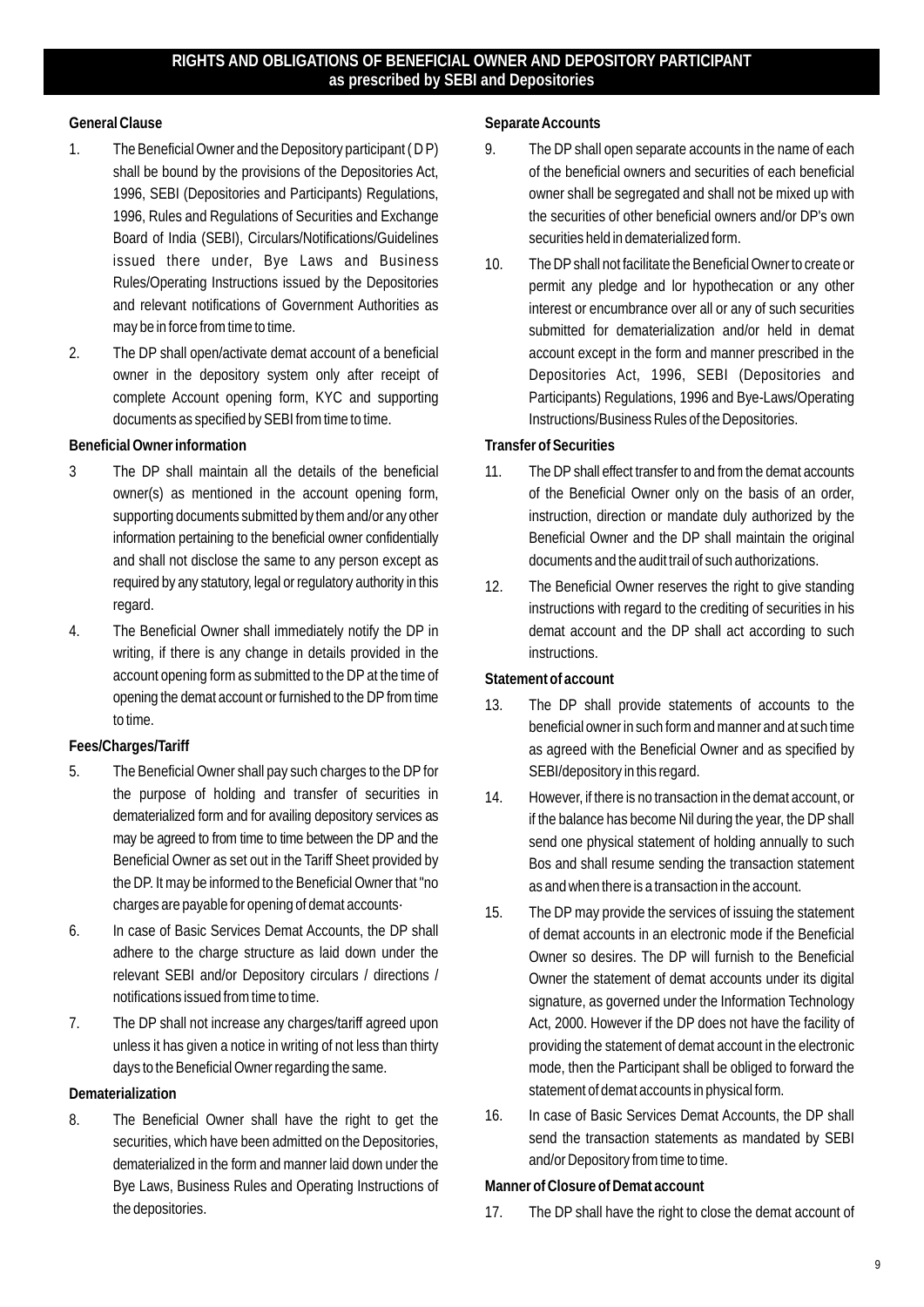the Beneficial Owner, for any reasons whatsoever, provided the DP has given a notice in writing of not less than thirty days to the Beneficial Owner as well as to the Depository. Similarly, the Beneficial Owner shall have the right to close his/her demat account held with the DP provided no charges are payable by him/her to the DP. In such an event, the Beneficial Owner shall specify whether the balances in their demat account should be transferred to another demat account of the Beneficial Owner held with another DP or to rematerialize the security balances held.

18. Based on the instructions of the Beneficial Owner, the DP shall initiate the procedure for transferring such security balances or rematerialize such security balances within a period of thirty days as per procedure specified fromtime to time by the depository. Provided further, closure of demat account shall not affect the rights, liabilities and obligations of either the Beneficial Owner or the DP and shall continue to bind the parties to their satisfactory completion.

#### **Default in payment of charges**

- 19. In event of Beneficial Owner committing a default in the payment of any amount provided in Clause 5 & 6 within a period of thirty days from the date of demand, without prejudice to the right of the DP to close the demat account of the Beneficial Owner, the DP may charge interest at a rate as specified by the Depository form time to time for the period of such default.
- 20. In case the Beneficial Owner has failed to make the payment of any of the amounts as provided in Clause 5&6 specified above, the DP after giving two days notice to the Beneficial Owner shall have the right to stop processing of instructions of the Beneficial Owner till such time he makes the payment along with interest, if any.

#### **Liability of the Depository**

- 21. As per Section 16 ofDepositories Act, 1996,
	- 1. Without prejudice to the provisions of any other law for the time being in force, any loss caused to the beneficial owner due to the negligence of the depository or the participant, the depository shall indemnify such beneficial owner.
	- 2. Where the loss due to the negligence of the participant under Clause (1) above, is indemnified by the depository, the depository shall have the right to recover the same from such participant.

#### **Freezingl Defreezing of accounts**

- 22. The Beneficial Owner may exercise the right to freeze/defreeze his/her demat account maintained with the DP in accordance with the procedure and subject to the restrictions laid down under the Bye Laws and Business Rules/Operating Instructions.
- 23. The DP or the Depository shall have the right to

freeze/defreeze the accounts of the Beneficial Owners on receipt of instructions received from any regulator or court or any statutory authority.

**Redressal of Investor grievance**

24. The DP shall redress all grievances of the Beneficial Owner against the DP within a period of thirty days from the date of receipt of the complaint.

#### **Authorized representative**

25. If the Beneficial Owner is a body corporate or a legal entity, it shall, along with the account opening form, furnish to the DP, a list of officials authorized by it, who shall represent and interact on its behalf with the Participant.Any change in such list including additions, deletions or alterations thereto shall be forthwith communicated to the Participant.

#### **Law and Jurisdiction**

26. In addition to the specific rights set out in this document, the DP and the Beneficial owner shall be entitled to exercise any other rights which the DP or the Beneficial Owner may have under the Rules, Bye Laws and Regulations of the respective Depository in which the demat account is opened and circulars/notices issued there under or Rules and

#### **Regulations of SEBI.**

- 27. The provisions of this document shall always be subject to Government notification, any rules, regulations, guidelines and circulars/ notices issued by SEBI and Rules, Regulations and Bye-laws of the relevant Depository, where the Beneficial Owner maintains his/ her account; that may be in force from time to time.
- 28. The Beneficial Owner and the DP shall abide by the arbitration and conciliation procedure prescribed under the Bye-laws of the depository and that such procedure shall be applicable to any disputes between the DP and the Beneficial Owner.
- 29. Words and expressions which are used in this document but which are not defined herein shall unless the context otherwise requires, have the same meanings as assigned thereto in the Rules, Bye-laws and Regulations and circulars/notices issued there under by the depository and /or SEBI
- 30. Any changes in the rights and obligations which are specified by SEBI/Depositories shall also be brought to the notice of the clients at once.
- 31. If the rights and obligations of the parties hereto are altered by virtue of change in Rules and regulations of SEBI or Bye laws, Rules and Regulations of the relevant Depository, where the Beneficial Owner maintains his/her account, such changes shall be deemed to have been incorporated herein in modification of the rights and obligations of the parties mentioned in this document.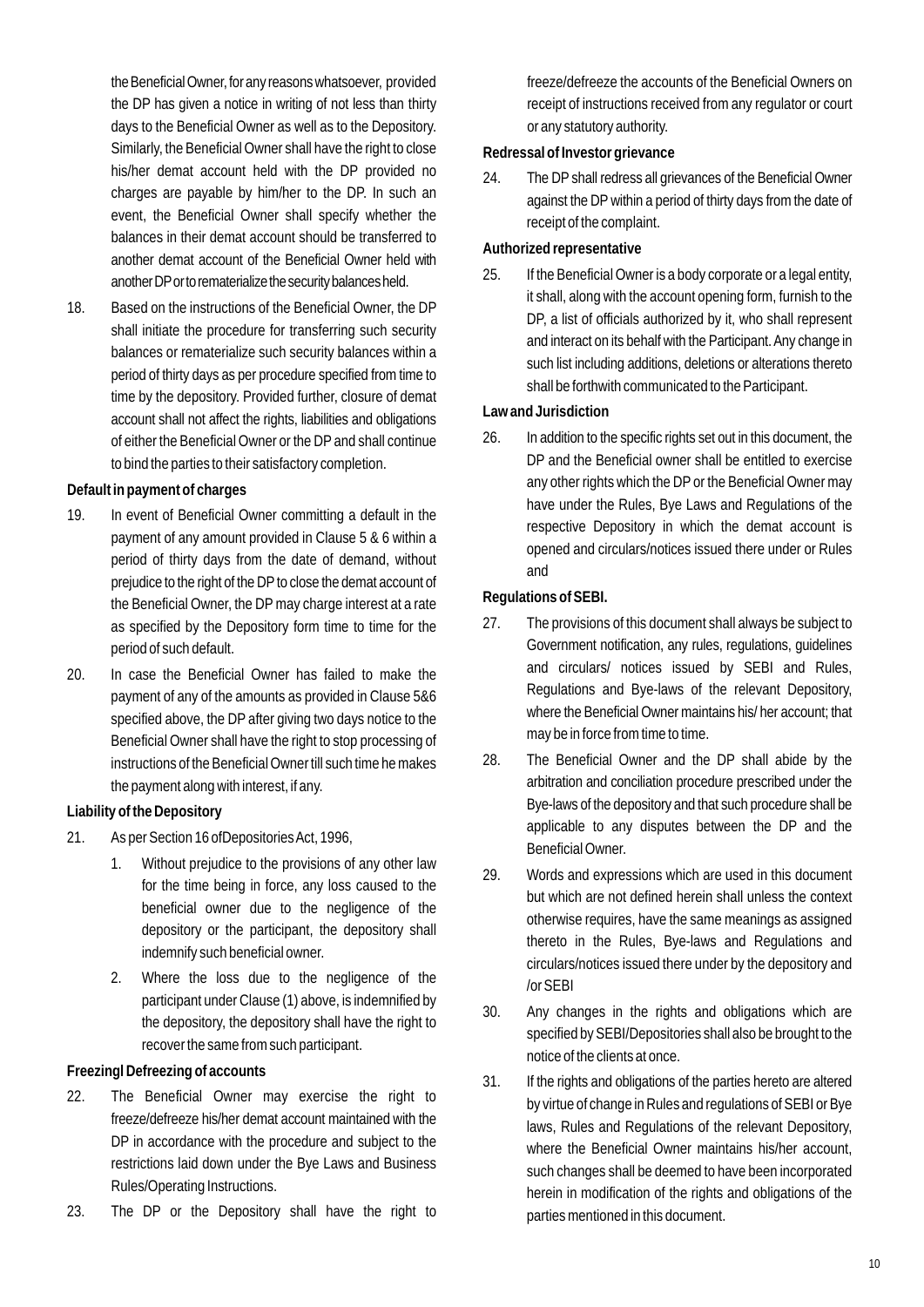SMS Alerts will be sent by CDSL to BOs for all debits and for all credits as well.

# **Definitions:**

In these Terms and conditions the terms shall have following meaning unless indicated otherwise:

- A. "Depository" means central Depository Services (India) Limited a company incorporated in India under the Companies Act 1956 and having its registered office at 17th Floor, P. J. Towers, Dalal Steet, Fort, Mumbai 400001 and all its branch offices and includes its successors and assigns.
- B. 'DP'means Depository Participant of CDSL. The terms covers all types of DPs who are allowed to open demat accounts for invertors.
- C. 'BO' means an entity that has opened a demat account with the depository. The terms covers all types of demat accounts, which can be opened with a depository as specified by the depository from time to time.
- D. SMS means "Short Messaging Servicing"
- E. "Alerts" means a customized SMS sent to the BO over the said mobile phone number.
- F. "Service Provider" means a cellular service provider(s) with whom the depository has entered / will be entering into an arrangement for providing the SMS alerts to t h e BO.
- G. "Service" means the service of providing SMS alerts to the BO on best efforts basis as per these terms and conditions.

# **Availability:**

- A. The service will be provided to the BO at his / her request and at the discretion of the depository. The service will be available to those account holders who have provided their mobile numbers to the depository through their DP. The services may be discontinued for a specific period / indefinite period, with or without issuing any prior notice for the purpose of security reasons or system maintenance or for such other reasons as may be warranted. The depository may also discontinued the service at any time without giving prior notice for any reason whatsoever.
- B. The service is currently available to the BOs who are residing in India.
- C. The alerts will be provided to the BOs only if they remain within the range of the service provider's service area or within the range forming part of the roaming network of the service provider.
- D. In case of joint accounts and non-indiviual accounts the

service will be available, only to one mobile number i.e. to the mobile number as submitted at the time of registration / modification.

E. The BO is responsible for promptly intimating to the depository in the prescribed manner any change in mobile number, or loss of handset, on which the BO wants to receive the alerts from the depository. In case of change in mobile number not intimated to the depository, the SMS alerts will continue to be sent to the last registered mobile phone number. The BO agrees to indemnify the depository for any loss or damage suffered by it on account of SMS alerts sent on such mobile number.

**Receiving Alerts:**

- A. The depository shall send the alerts to the mobile phone number provided by the BO while registering for the service or to any such number replaced and informed by the BO from time to time. Upon such registration / change, the depository shall make every effort to update the change in mobile number within a reasonable period of time. The depository shall not be responsible for any event of delay or loss of message in this regard.
- B. The BO acknowledges that he alerts will be received only if the mobile phone is in 'ON' and in a mode to receive the SMS. If the mobile phone is in 'off" mode i.e. unable to receive the alerts then the BO may not get / get after delay any alerts sent during such period.
- C. The BO also acknowledges that the readability, accuracy and timeliness of providing the service depend on many factors including the infrastructure, connectivity of the service provider. The depository shall no be responsible for any non-delivery, delayed delivery or distortion of the alert in any way whatsoever.
- D. The BO further acknowledges that the service provided to him is an additional facility provided for his convenience and is susceptible to error, omission and / or inaccuracy. In case the BO observes any error in the information provided in the alerts. The BO shall inform the depository and / or the DP immediately in writing and the depository will make best possible efforts to rectify the error as early as possible. The BO shall not hold the depository liable for any loss, damages, etc. that may be incurred / suffered by the BO on account of opting to avail SMS alerts facility.
- E. The BO authorizes the depository to send any message such as promotional, greeting or any other message that the depository may consider appropriate, to the BO. The BO agrees to an ongoing confirmation for use of name, email address and mobile number for marketing offers between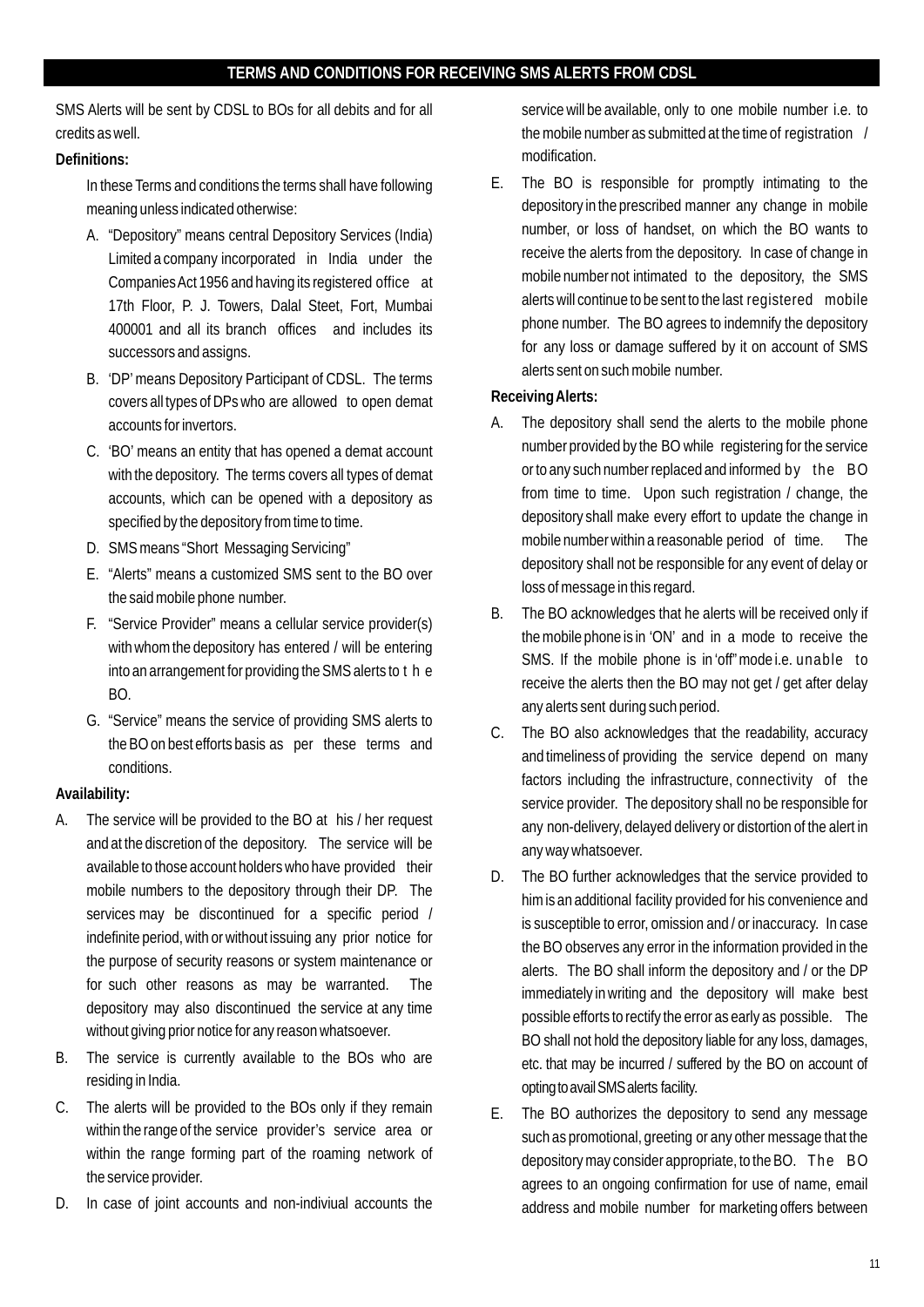CDSLand any other entity.

- F. The BO agrees to inform the depository and DP in writing of any authorized debit to his BO account / unauthorized transfer of securities from his BO account, immediately, which may come to his knowledge on receiving SMS alerts. The BO may sendanemailto CDSL at complaints@cdslindla .com. The BO is advised not to inform the service provider about any such unauthorized debit to / transfer of securities from his BO account by sending a SMS back to the service provider as there is no reverse communication between the service provider and the depository.
- G. The information sent as an alert on the mobile phone number shall be deemed to have received by the BO and the depository shall not be under any obligation to confirm the authenticity of the person (S) receiving the alert.
- H. The depository will make best efforts to provide the service. The BO cannot hold the depository liable for non-availability of the service in any manner whatsoever.
- I. If the BO finds that the information such as mobile number etc., has been changed with out proper authorization, the BO should immediately inform the DP in writing.

#### **Fees :**

Depository reserves the right to charge such fees from time to time as it deems fit for providing this service to the BO.

**Disclaimer :**

The depository shall make reasonable efforts that the BO's personal information is kept confidentiality. The depository does not warranty the confidentiality or security of the SMS alerts transmitted through a service provider. Further, the depository makes no warranty or representation of any kind in relation to the system and the network or their function or their performance or for any loss or damage whenever and however suffered or incurred by the BO or by any person resulting from or in connection with availing of SMS alerts facility. The Depository gives no warranty with respect to the quality of the service provided by the service provider. The Depository will not be liable for any unauthorized use or access to the information and / or SMS alert on the mobile phone number of the BO or for fraudulent, duplicate or erroneous use / misuse of such information by any third person.

**Liability and Indemnity :**

The Depository shall not be liable for any breach of confidentiality by the service provider or by any third person due to unauthorized access to the information meant for the BO. In consideration of the depository providing the service, the BO agrees to indemnify and keep safe , harmless and indemnified the depository and its officials from any damages, claims, demands, proceedings, loss, cost, charges and expenses whatsoever which a depository may at any time incur, sustain, suffer or be put to as a consequence of or arising out of interference with or misuse, improper or fraudulent use of the service by the BO.

## **Amendments :**

The depository may amend the terms and conditions at any time with or without giving any prior notice to the BOs. Any such amendments shall be binding on the BOs who are already registered as user of this service.

**Governing Law and Jurisdiction :**

Providing the Service as outlined above shall be governed by the laws of India and will be subject to the exclusive jurisdiction of the courts in Mumbai.

I/We wish to avail the SMS Alerts facility provided by the depository on my/our mobile number provided in the registration from subject to the terms and conditions mentioned below. **I/We consent to CDSL providing to the service provider such information pertaining to account/transatcions in my/our account is necessary for the purposes of generating SMS Alerts by service provider, to be sent to the said mobile number.**

I/We have read and understood the terms and conditions mentioned above and agree to abide by them and any amendments thereto made by the depository from time to time. I/We further undertake to pay fee/charges as may be levied by the depository from time to time.

I/We further understand that the SMS alerts would be sent for a maximum four ISINs at a time. If more than four debits take place, the BOs would be required to take up the matter with their DP.

I/We am/are aware that mere acceptance of the registration form does not imply in any way that the request has been accepted by the depository for providing the service.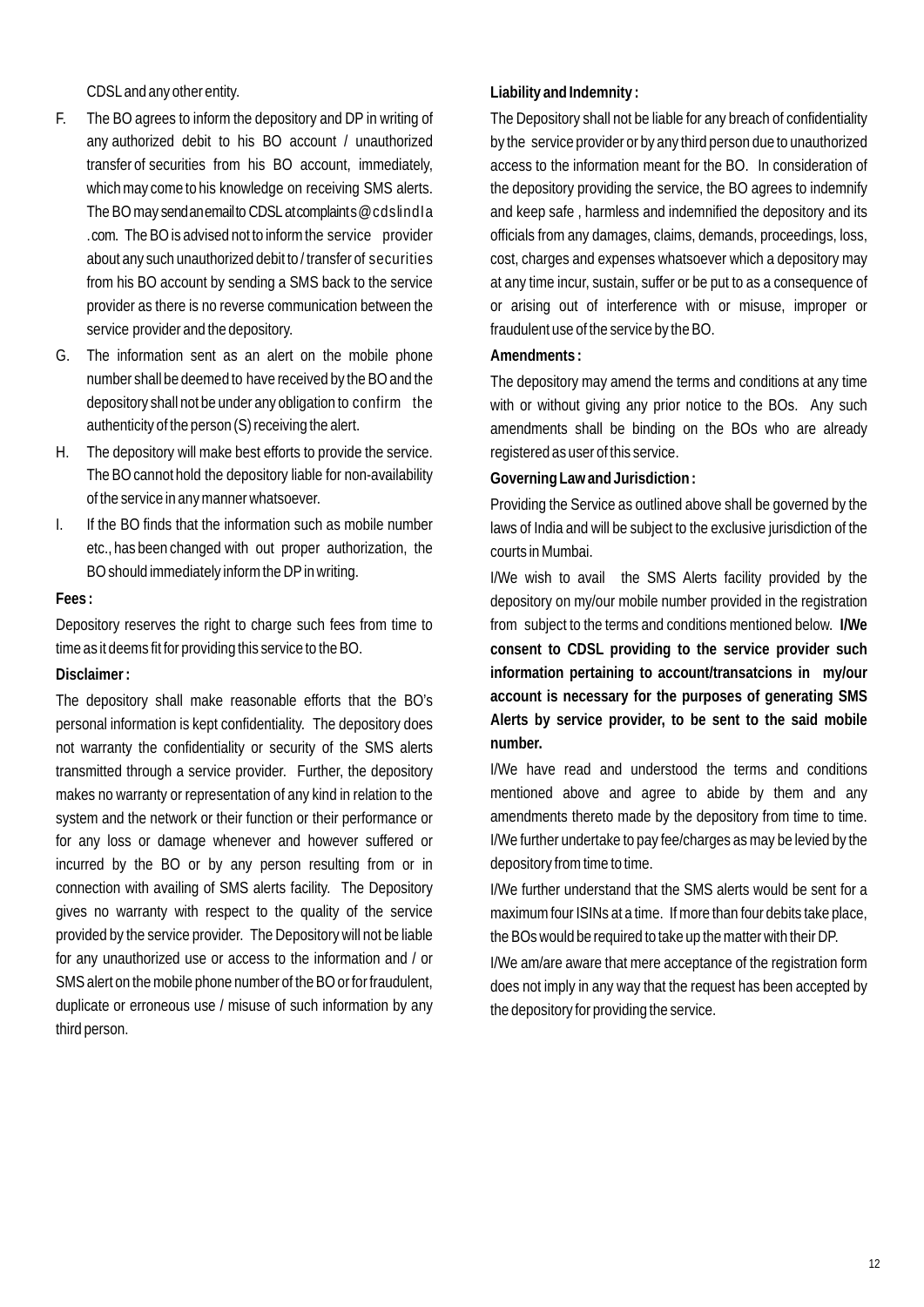## **Terms And Conditions For Availing Transaction Using Secured Texting (TRUST) Service Offered By CDSL**

**1. Definitions:** 

In these Terms and Conditions the terms shall have following meaning unless indicated otherwise:

- i. "Depository" means Central Depository Services (India) Limited (CDSL)
- ii. TRUST means "Transactions Using Secured Texting" service offered by the Depository.
- iii. "Service Provider" means a cellular service provider(s) with whom the Depository has entered / shall enter into an arrangement for providing the TRUST service to the BO.
- iv. "Service" means the service of providing facility to receive / give instructions through SMS on best effort basis as per the following terms and conditions. The types of transaction that would normally qualify for this type of service would be informed by CDSL from time to time.
- v. "Third Party" means the operators with whom the Service Provider is having / will have an arrangement for providing SMS to the BO.
- 2. The service will be provided to the BOat his / her request and at the discretion of the depository provided the BO has registered for this facility with their mobile numbers through their DP or by any other mode as informed by CDSL from time to time. Acceptance of application shall be subject to the verification of the information provided by the BO to the Depository
- 3. The messages will be sent on best efforts basis by way of an SMS on the mobile no which has been provided by the BOs. However Depository shall not be responsible if messages are not received or sent for any reason whatsoever, including but not limited to the failure of the service provider or network.
- 4. The BO is responsible for promptly informing its DP in the prescribed manner any change in mobile number, or loss of handset on which the BO wants to send/receive messages generated under TRUST. In case the new number is not registered for TRUST in the depository system, the messages generated under TRUST will continue to be sent to the last registered mobile number. The BO agrees to indemnify the depository for any loss or damage suffered by it on account of messages sent on such mobile number.
- 5. The BO agrees that SMS received by the Depository from the registered mobile number of the BO on the basis of which instructions are executed in the depository system shall be conclusive evidence of such instructions having been issued by the BO. The DP / CDSL will not be held liable for acting on SMS so received.
- 6. The BO shall be responsible for submitting response to the 'Responsive SMS' within the specified time period. Transactions for which no positive or negative confirmation is received from the BO, will not be executed except for transaction for deregistration. Further, CDSL shall not be responsible for BOs not submitting the response to the said SMS within the time limit prescribed by CDSL.
- 7. The BO agrees that the signing of the TRUST registration form by all joint holders shall mean that the instructions executed on the basis of SMS received from the registered mobile for TRUST shall be deemed to have been executed by all joint holders.
- 8. The BO agrees to ensure that the mobile number for TRUST facility and SMS alert (SMART) facility is the same. The BO agrees that if he is not registered for SMART, the DP shall register him for SMART and TRUST. If the mobile number provided for TRUST is different from the mobile number recorded for SMART, the new mobile number would be

updated for SMARTas well as TRUST.

- 9. BOs are advised to check the status of their obligation from time to time and also advise the respective CMs to do so. In case of any issues, the BO/CM should approach their DPs to ensure that the obligation is fulfilled through any other mode of delivery of transactions as may be informed / made available by CDSL from time to time including submission of Delivery Instruction Slips to the DP.
- 10. The BO acknowledges that CDSL will send the message for confirmation of a transaction to the BO only if the Clearing Member (registered by the BO for TRUST) enters the said transaction in CDSL system for execution through TRUST within prescribed time limit.
- 11. The BO further acknowledges that the BO/CM shall not have any right to any claim against either the DP or Depository for losses, if any, incurred due to non receipt of response on the responsive SMS or receipt of such response after the prescribed time period. In the event of any dispute relating to the date and time of receipt of such response, CDSL's records shall be conclusive evidence and the Parties agree that CDSL's decision on the same shall be final and binding on both Parties.
- 12. The BO may request for deregistration from TRUST at any time by giving a notice in writing to its DP or by any other mode as specified by Depository in its operating instructions. The same shall be effected after entry of such request by the DP in CDSLsystem if the request is received through the DP.
- 13. Depository reserves the right to charge such fees from time to time as it deems fit for providing this service to the BO.
- 14. The BO expressly authorises Depository to disclose to the Service Provider or any other third party, such BO information as may be required by them to provide the services to the BO. Depository however, shall not be responsible and be held liable for any divulgence or leakage of confidential BO information by such Service Providers or any other third party.
- 15. The BO takes the responsibility for the correctness of the information supplied by him to Depository through the use of the said Facility or through any other means such as electronic mail or written communication.
- 16. The BO is solely responsible for ensuring that the mobile number is not misused and is kept safely and securely. The Depository will process requests originated from the registered Mobile as if submitted by the BO and Depository is not responsible for any claim made by the BO informing that the same was not originated by him.
- 17. **Indemnity :** In consideration of providing the service, the BO agrees that the depository shall not be liable to indemnify the BO towards any damages, claims, demands, proceedings, loss, cost, charges and expenses whatsoever as a consequence of or arising out of interference with or misuse, improper or fraudulent use of the service by the BO.
- 18. **Disclaimer:**Depositoryshallbeabsolvedofanyliabilityincase:
	- a. There is loss of any information during processing or transmission or any unauthorized access by any other person or breach of confidentiality.
	- b. There is any lapse or failure on the part of the service providers or any third party affecting the said Facility and that Depository makes no warranty as to the quality of the service provided by any such service provider.
	- c. There is breach of confidentiality or security of the messages whether personal or otherwise transmitted through the Facility.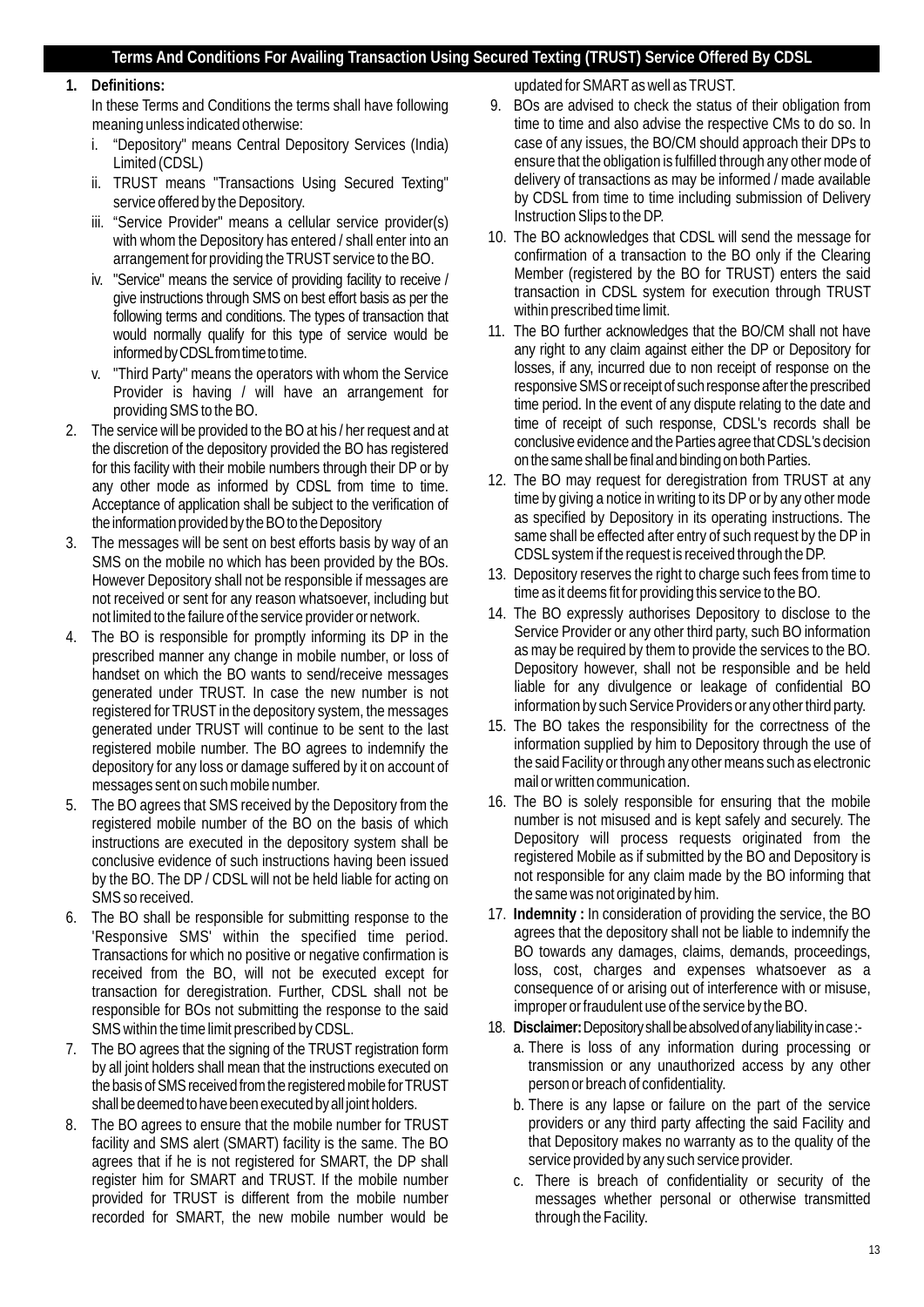- **1. Pre-requisites for becoming Investor/Client for the Mutual Fund Transaction Facilities:**
- 1.1 The Client is desirous of investing in units of mutual fund schemes through the Mutual Fund Transaction Facilities available at the Exchange Platform.
- 1.2 The Client intends to execute his instruction for the subscription/redemption of units of Mutual Fund Schemes through the broker who is a Mutual fund Intermediary (MFI)/Participant (hereinafter referred to as SSJ Finance) of the Mutual Fund Transaction Facilities.
- 1.3 The Client has satisfied itself of the capacity of SSJ Finance to deal in Mutual Fund units and wishes to execute its instruction through SSJ Finance and the Client shall from time to time continue to satisfy itself of such capability of SSJ Finance before executing transaction through SSJ Finance.
- 1.4 The Client has approached SSJ Finance with the application for availing Mutual Fund Transaction Facilities.
- 1.5 The Client has submitted relevant KYC (Know Your Client) details to SSJ Finance.
- **2. Terms and Conditions**
- 2.1 The Client shall be bound by circulars issued by the Exchanges, Rules, Regulations and Notices/Circulars issued there under by SEBI and relevant notifications of Government authorities as may be in force from time to time.
- 2.2 The Client shall notify SSJ Finance in writing if there is any change in the information in the 'client registration form' provided by the Client to SSJ Finance at the time of registering as a Client for participating in the Mutual Fund Transaction Facilities or at any time thereafter.
- 2.3 The Client shall submit to SSJ Finance a completed application form in the manner prescribed for the purpose of placing a subscription order with SSJ Finance.
- 2.4 The Client has read and understood the risks involved in investing in Mutual Fund Schemes.
- 2.5 The Client shall be wholly responsible for all his investment decisions and instruction.
- 2.6 The Client shall ensure continuous compliance with the requirements of the Exchanges, SEBI and AMFI.
- 2.7 The Client shall pay to SSJ Finance fees and statutory levies as are prevailing from time to time and as they apply to the Client's account, transactions and to the services that SSJ Finance renders to the Client.
- 2.8 The Client will furnish information to SSJ Finance in writing, if any winding up petition or insolvency petition has been filed or any winding up or insolvency order or decree or award is passed against him or if any litigation which may have material bearing on his capacity has been filed against him.
- 2.9 In the event of non-performance of the obligation by SSJ Finance, the Client is not entitled to claim any compensation either from the Investor Protection Fund or from any fund of Exchanges or its Clearing Corporation.
- 2.10 In case of any dispute between SSJ Finance and the investors arising out of Mutual Fund Transaction Facilities, Exchanges and/or Clearing Corporation agrees to extend the necessary support for the speedy redressal

of the disputes.

**3. Additional Terms and conditions:**

- 3.1. Mutual fund Transaction Facilities provided by SSJ Finance may be made available for the units of the eligible schemes which are in dematerialised and/or nondematerialised form and the schemes so made available shall be at the sole discretion of SSJ Finance.
- 3.2. Fees: SSJ Finance reserves the right to charge such fees from time to time as it deems fit for providing the services to the Client and the Client agrees and undertakes to pay fees / brokerage and statutory levies /charges as may be levied by SSJ Finance from time to time.
- 3.3. Allotment/Redemption etc. of units shall be at the sole discretion of the respective Asset Management Company ("AMC") and SSJ Finance shall not be held liable or responsible for any act/deed/non-action of the AMC. The Client agrees and understands that SSJ Finance is only a facilitator for the Client for applying and/or transacting in the Mutual Fund units. SSJ Finance shall execute the transactions on best effort basis and the Client shall not hold SSJ Finance liable for any notional or real loss arising out of any order/instruction/transaction not executed or delay in execution by SSJ Finance.
- 3.4. The Client agrees and undertakes to provide funds to SSJ Finance equivalent to the subscription amount and applicable brokerage/fees/charges before applying for mutual fund units through SSJ Finance.
- 3.5 The Client agrees, accepts and authorizes SSJ Finance to carry out any inter-segment/inter exchange adjustments in which the Client is registered with SSJ Finance towards any of the Client's obligation in any such segment/exchange including Mutual Fund Transaction Facility and as may be deemed necessary solely at the discretion of SSJ Finance. The Client further authorizes SSJ Finance to treat the securities/units held to the Client's account as security/collateral against any obligation that the Client may have or arise in any segment of any Exchange with SSJ Finance. Acceptance of such securities/units as collateral shall be at the sole discretion of SSJ Finance. SSJ Finance shall have an unequivocal right to redeem/liquidate such securities/units/collateral as it deems necessary in order to fulfill the Client's obligation that may remain outstanding in any segment/exchange with SSJ Finance.
- 3.6. The Client and SSJ Finance agree to refer any claims and/or disputes to the Arbitration under the Indian Arbitration and Conciliation Act, 1996.
- 3.7. Client is fully aware about the features, risks, responsibilities, obligations and liabilities associated with internet based trading facility and same has been brought to client notice by SSJ Finance for Mutual Fund Transaction Facilities.
- 3.8. The Client has read and understood the terms and conditions mentioned above and agrees to abide by them and any amendments thereto made by SSJ Finance from time to time. The updated terms and conditions as may be applicable from time to time shall be posted by SSJ Finance on its website and the Client agrees to be bound by the same.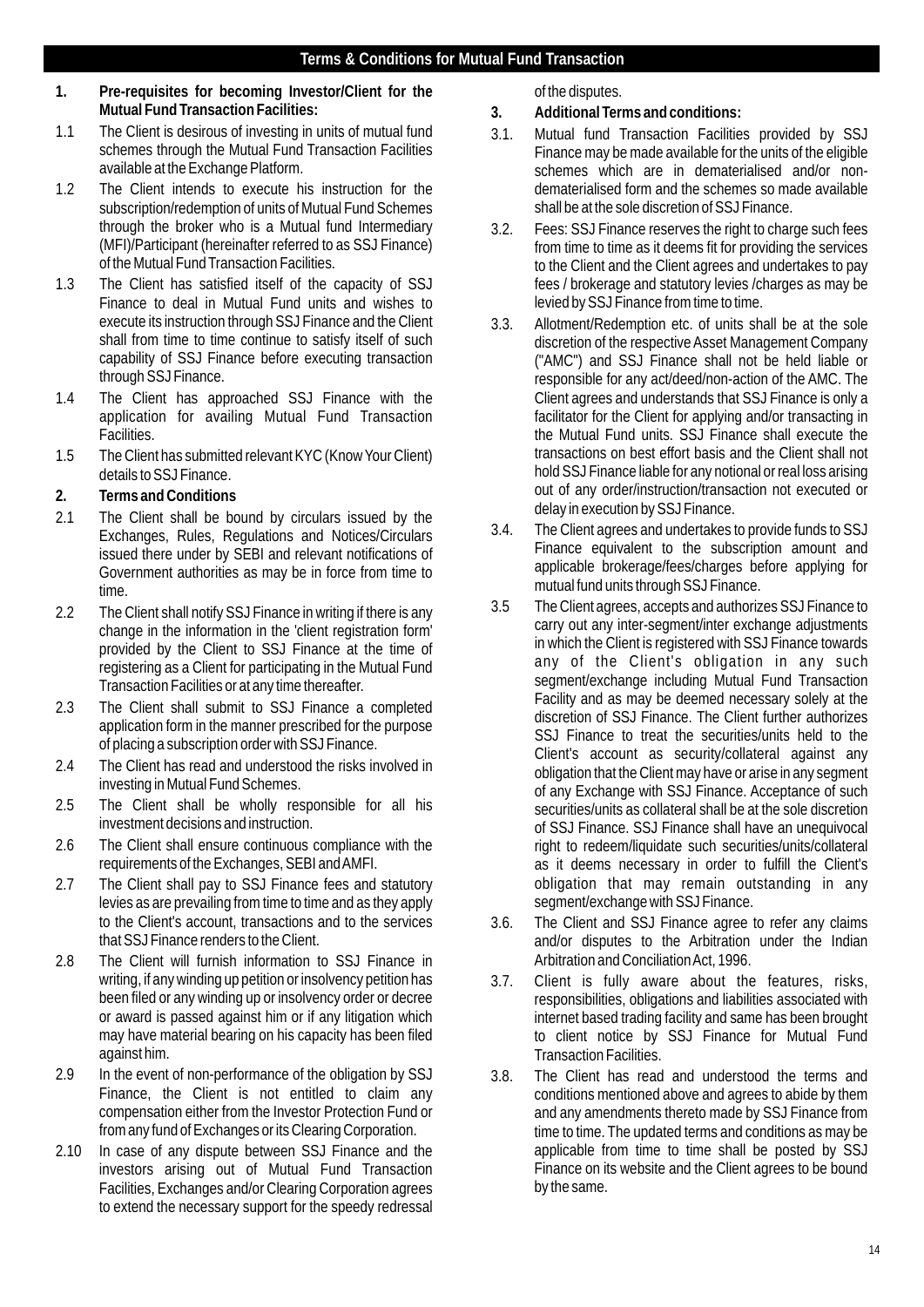

Registered Office: 1st Floor, Surya Mahal 5, Burjorji Bharucha Marg Fort, Mumbai - 400 001, India T: +91-22-4300 8800 F: +91-22-4300 8899

ine trading

Contact us: www.ssjfinance.com customercare@ssjfinance.com Toll free: 1800 102 0077

**Corporate Office:** 1st Floor, Merchant Chamber Opp. Patkar Hall, 41, New Marine Lines Mumbai - 400 020, India T: +91-22-4300 8800 F: +91-22-4300 8899

EQUITY . DERIVATIVES . CURRENCY . COMMODITY . DEPOSITORY . IPO . MF Member: BSE • NSE • MSEI • CDSL • \* MCX • \* NCDEX \* Through SSJ Commodities Pvt. Ltd.